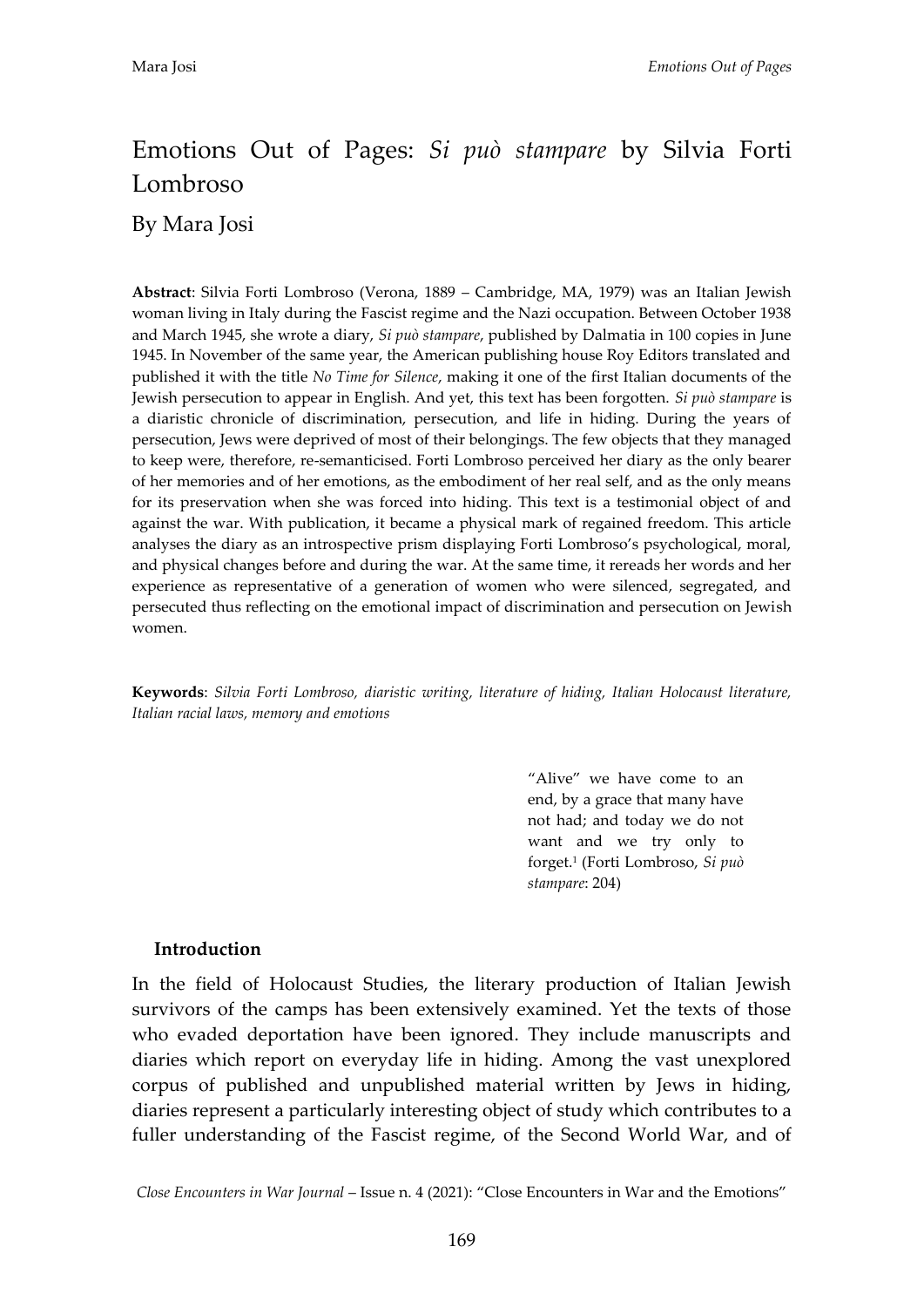experiences surrounding the Holocaust.<sup>2</sup> Diaries therefore are to be analysed as material objects as well as literary texts and historical documents.<sup>3</sup>

This article provides the first analysis of one of the earliest diaries of this kind published in Italy, *Si può stampare* (1945) by Silvia Forti Lombroso, an Italian Jewish woman. During the years of discrimination and persecution, Jews were deprived of most of their belongings. The few objects that they managed to keep carried a new emotional weight. Forti Lombroso's diary was the only bearer of her daily life, memories, and emotions. It was the embodiment of her real identity, the only means for its preservation, when she was forced into hiding. The diary was an act of private and public resistance, an introspective prism displaying the psychological effects of racism, and a sociological record of the experiences of Jews at the time of discrimination and persecution in Italy between 1938 and 1945.

## **A tile of a mosaic**

Originally published in July 1938, the 'Race Manifesto' provided the public with a theoretical justification for the coming anti-Semitic campaign. This happened before any German interference and before the war started. The Italian racial laws, which were progressively promulgated between the end of 1938 and the end of 1943, re-established and enforced discrimination against the Jews. They effectively revoked the emancipation of Italian Jewry achieved with the Albertine Constitution of 1848 and represented a profound rupture in the modern history of Italy.

Due to the immediate effect of the racial laws, Italian Jews experienced an abrupt disruption in work and education. In November 1938, 379 Jewish elementary school and high school principals and teachers, 96 tenured professors and 133 university adjuncts lost their jobs. 1,500 university students and 6,500 elementary, junior, and high school pupils were forced to leave their school and their academic path. In June 1939, Jews were banned from the liberal professions. They could not be doctors, lawyers, architects, journalists, dentists, or engineers. Other prohibitions were included in the following months. Thus, before the German occupation of 1943, Italy's anti-Semitic campaign reduced the Italian Jewish population by a staggering one-fourth by conversion and emigration alone. Those Italian Jews who emigrated mostly went to France, the UK, the US, and South America.

On 25th July 1943, the Fascist Grand Council removed Mussolini from power. On 8th September, Marshall Badoglio, Mussolini's successor, proclaimed the armistice between Italy and the Allies. On the next day, he left Rome with the

*Close Encounters in War Journal* – Issue n. 4 (2021): 'Close Encounters in War and the Emotions'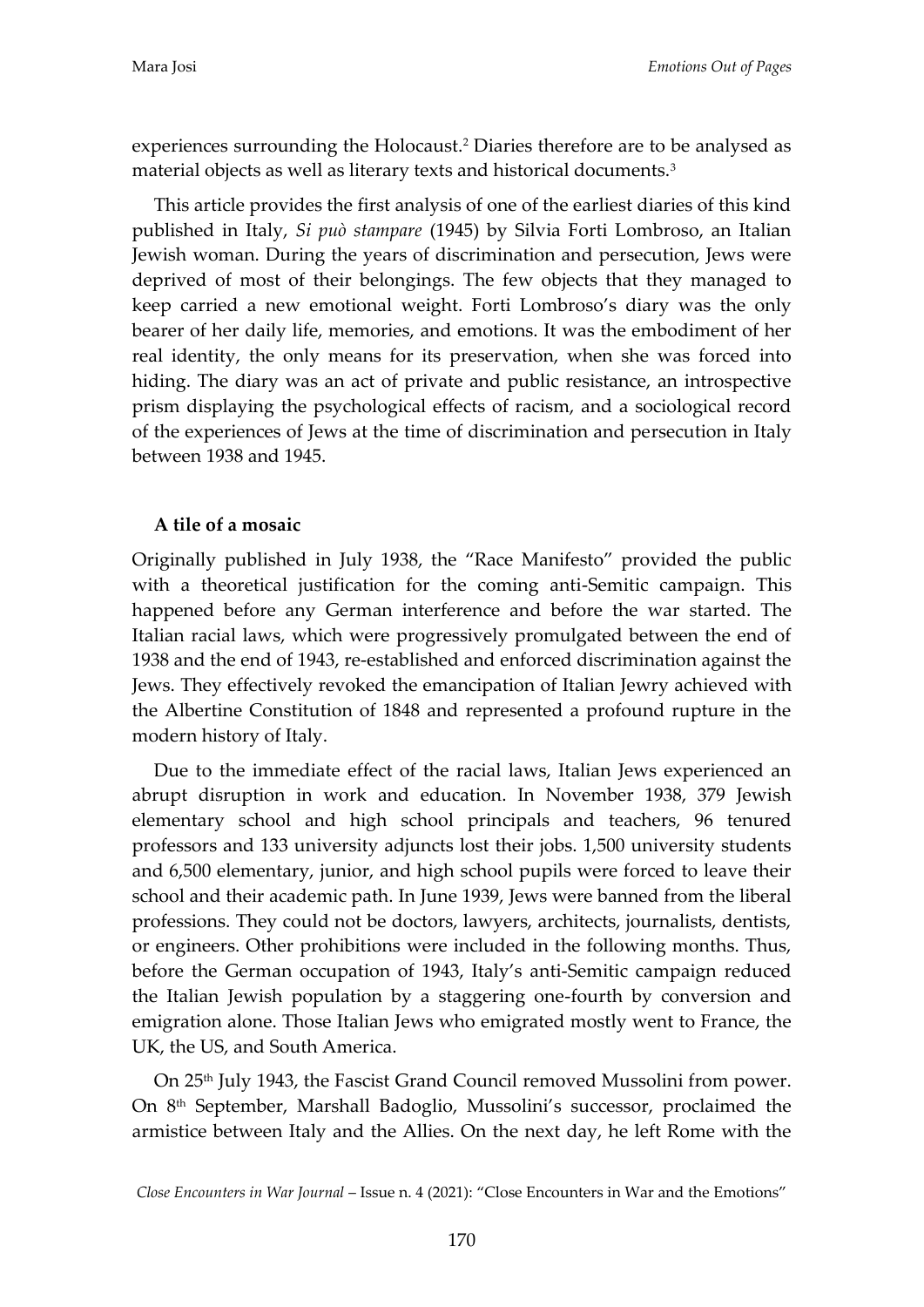king, Vittorio Emanuele III. As a result, on 10 September, the Germans occupied the capital. With several divisions already in Italy, they swept through the peninsula to invade most of the country in just a few days. From allies, they became occupiers. On 23rd September, the collaborationist Italian Social Republic (RSI) was proclaimed by Mussolini. At the time, there were 32,307 Jews in the RSI territories of north and centre Italy. These Jews were at risk of arrest by the Germans who carried out surprise round-ups, they were threatened by the RSI police, and mostly they were vulnerable to denunciation by Fascist informers.<sup>4</sup> Despite this severe persecution, in Italy 81% of the Jews avoided deportation.

From the end of 1943, most Jews left their homes and hid in bigger cities or in the countryside, thus blending with other evacuees after the bombing of the major Italian cities. Some, mostly from the north, managed to escape to Switzerland by walking through the Alps. Some, mostly from the centre, reached the South which was liberated in August. Some found refuge in ecclesiastical institutions. A few hundred young Italian Jews joined anti-Nazi and anti-Fascist movements in the ranks of the partisans. Every choice was individual and familial. It was determined by personal reasons and personal contingencies. There was no coordinated rescue plan at an administrative level among the Italian Jewish communities. People found their own strategies for survival, their own ways to safety, through the combined help of the Italian Jewish resistance organisation, the Delegation for the Assistance of Jewish Emigrants (DELASEM), the Catholic clergy, friends, acquaintances, and ordinary Italians.<sup>5</sup>

Silvia Forti Lombroso was among the Italian Jews who evaded deportation.<sup>6</sup> In 1938, she was living in Genoa with her husband, Ugo Lombroso, and her two children, Nora and Cesare. With the promulgation of the racial laws, Ugo, who was a Professor at the University of Genoa, was banned from the University. Nora and Cesare emigrated to the United States. In 1939, Ugo and Silvia moved to France. They committed themselves on both an educational and social level, a sign that they were expecting to live a new life in Paris. Ugo was appointed 'Maître de recherche' at the École de Médicine. Silvia joined the Hebrew Immigrant Aid Society, whose European headquarters were in Paris until June 1940. Their plans were disrupted by the German occupation of the French capital. They left the city and returned to Italy. Following the German occupation of Italy, they went into hiding in little villages in Tuscany. In November 1943, they obtained false documents because the surname Lombroso was too recognisably Jewish. They became *signore* and *signora* Lombardi. With their new documents, they went into hiding in Florence where they remained

*Close Encounters in War Journal* – Issue n. 4 (2021): 'Close Encounters in War and the Emotions'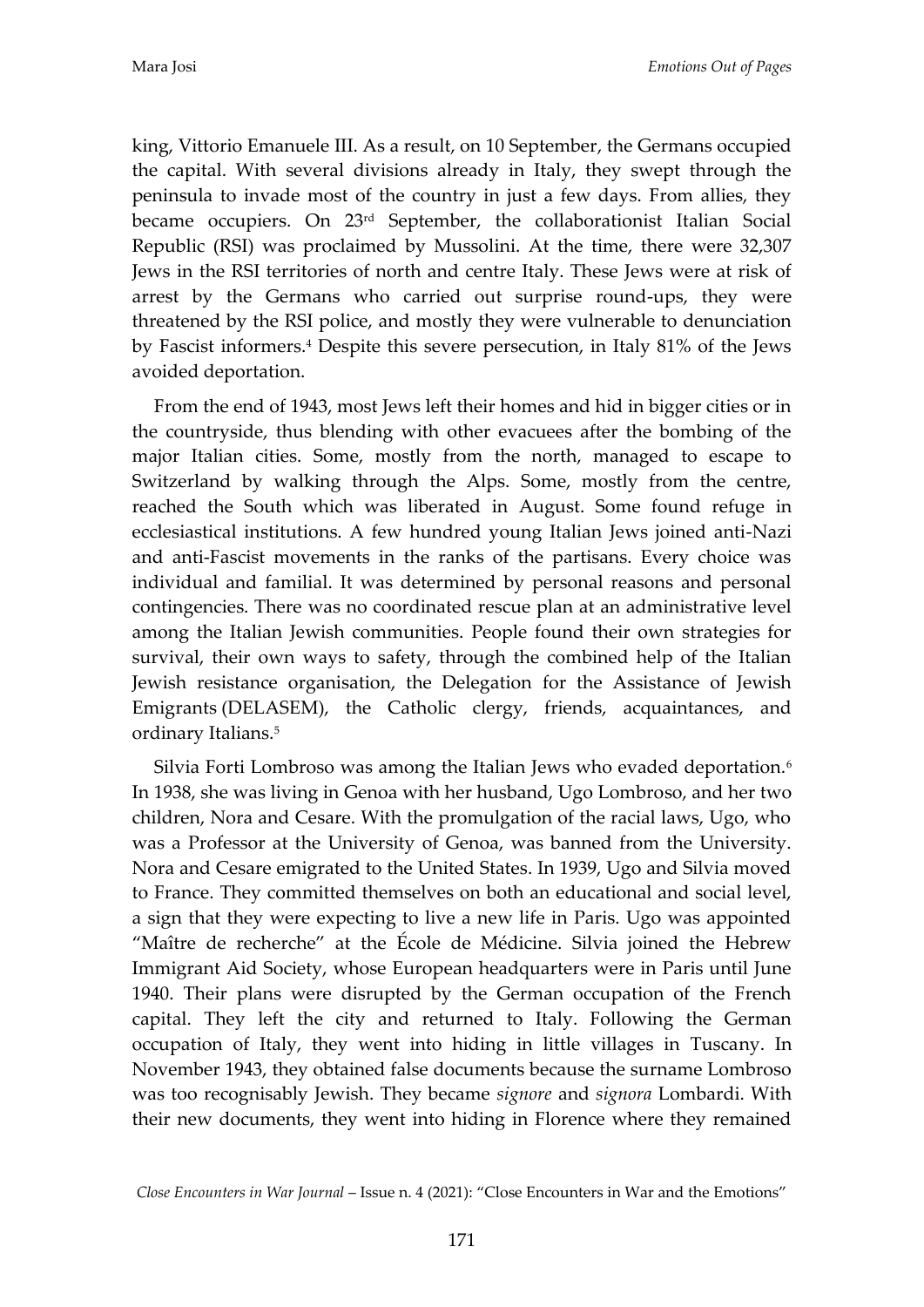for almost ten months, until the liberation of the city on  $1<sup>st</sup>$  September 1944. During those ten months, they witnessed the bloody struggle between groups of partisans and German occupiers. On 26<sup>th</sup> September, Silvia and Ugo went to Rome. They found refuge at the Cinecittà film studios, then used as a centre for displaced people. They remained in Rome until the end of the war.

During the years of discrimination and persecution, Silvia Forti Lombroso wrote a diary. The diary, entitled *Si può stampare. Pagine vissute. 1938-1945*, was published in June 1945 by the publishing house Dalmatia in 100 copies. In November of the same year, the American publishing house Roy Editors translated and published it with the title *No Time for Silence*, making it one of the first Italian documents of the Jewish persecution to appear in English. In 2019, the diary was reprinted by the Foundation Jewish Contemporary Documentation Centre (CDEC).<sup>7</sup> The manuscript is lost.<sup>8</sup> The published diary begins on 2<sup>nd</sup> October 1938 and ends on 16<sup>th</sup> January 1945.

From October 1938 onwards, the Fascist regime carried out a deliberate, systematic effacement of the Jewish population and any forms of their memory. Hence the value of every act of recollection.<sup>9</sup> Forti Lombroso's spontaneous, discontinuous, and unprocessed diary is a testimonial object, a historical artefact that transmits facts, stories, and experiences which have been ignored, erased, and casually neglected, dismissed, overlooked during the reconstruction of Italian society after the end of the war.<sup>10</sup> The diary is an act of transfer which provides an inter- and trans-generational dialogue about ordinary everyday life in the extraordinary circumstances of discrimination, persecution and the war in Italy. It is a point of memory, by which the experience of the past is passed down over the years. With publication, it had the potential to reach a wider readership and promote the understanding of historical events through sensorial and emotional descriptions. Forti Lombroso's diaristic writing, as will be discussed throughout this article, enables readers to occupy the space of the narrating I, to inhabit her daily life through a first-person narrative, detailed intimate descriptions of facts and events. The present tense voice conveys embodied and immediate experiences. By showing the past from an everyday life perspective, it helps produce shared memories, contributes to the discussion of the ways in which Italian society recollects its past, and therefore turns into a vehicle for envisioning sensorial memories of the period of discrimination and persecution and for critical reflection on present-day forms of racism.<sup>11</sup>

### **An object from the past for the future**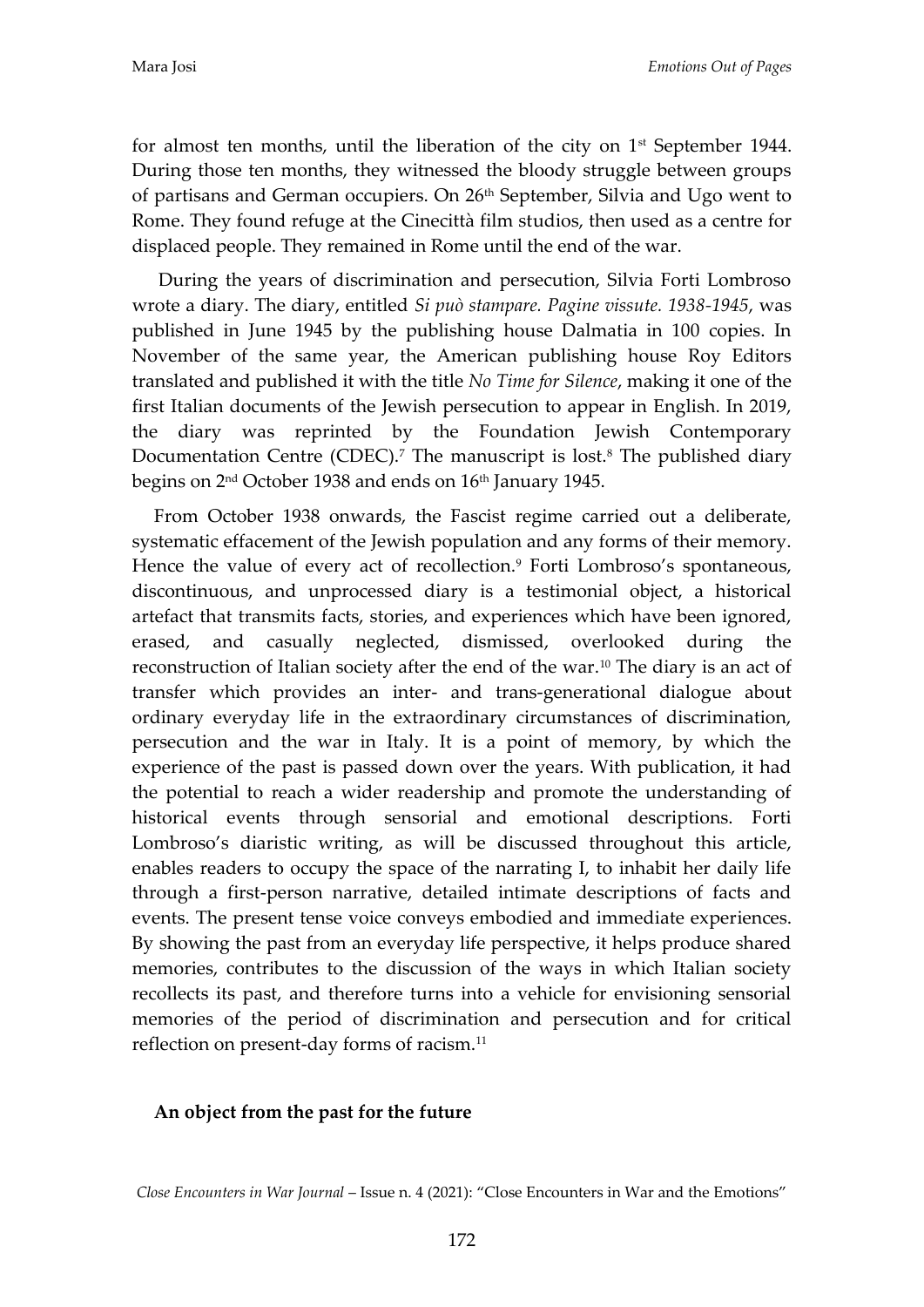*Si può stampare* is an act of both private and public resistance. The diaristic writing is intimate, anecdotal, and therapeutic and processed the events of Forti Lombroso's life. The diary itself includes never-sent letters to her children, reflections on her life, on her present, and on her past. It contains accounts of her thoughts, dreams, fears, and hopes. It functions as an act of resistance. She diligently copied and pasted articles, documented the phases of discrimination and persecution and she reported oxymoronic combinations of personal thoughts on identity, motherland, patriotism in light of Italian anti-Semitism.

The first Italian edition of *Si può stampare* is 230 pages long. It includes a preface written by the author on 25<sup>th</sup> July 1943, when the Fascist Grand Council removed Mussolini from power, and a brief note by the editor stating that the intention had been to print the diary shortly after the fall of Mussolini. The diary can be broadly divided into two parts, the part that was written before and the part that was written after  $25<sup>th</sup>$  July. The former consists of 33 sections and was not composed to be published. The latter includes the remaining 12 sections and was intentionally written for later publication. In July 1943, Forti Lombroso believed discrimination and persecution of the Italian Jews were about to end, as she explicitly reported on the anniversary of Mussolini's fall:

#### Florence 25th July 1944

I write this date at the top of this piece of paper, and in writing it my soul trembles. A year has passed, a year since then, since that *25th July* which we will never forget, and which seemed to be the beginning of resurrection, promise, reward, hope.<sup>12</sup> (*Si può stampare*: 169 emphasis in the original)

On the contrary, as the editor's note says, 'subsequent events forced the author to flee and hide" (3).<sup>13</sup> With the German occupation of Italy, Forti Lombroso's life changed dramatically.

In the preface, Forti Lombroso states her commitment to publishing what she had written: 'Not everyone can produce high and admirable works; however, in the tragic conjunctures of life, everyone is given the ability to do 'something'' (9).<sup>14</sup> She discusses the title chosen for the publication, and the meaning that such a simple statement, "it can be printed  $[...]$  a simple statement" (6),<sup>15</sup> assumes after twenty years of the Fascist regime:

Only three words. Yet today, for us, three words on fire. I would not like any others at the head of these pages, which were not written to be printed, but which today – strange, unreal, improbable thing - "can" be printed. They can and perhaps even should,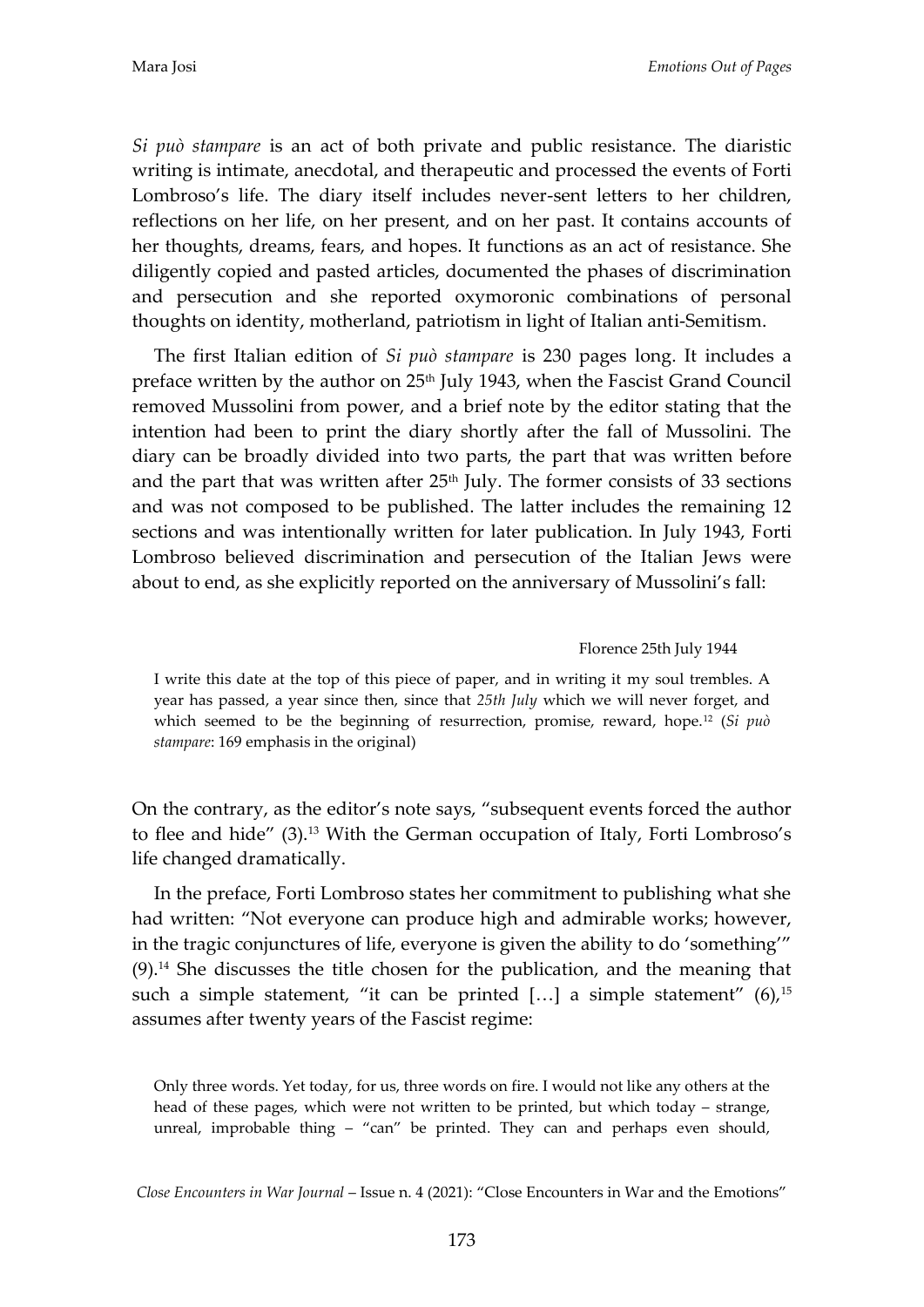although [...] what lives [...] in these pages is only one face of the prism of a great tragedy that has lasted twenty years.<sup>16</sup> (7)

The anaphoric use of "three words" and the emphasis of the aside "for us" reveals her sense of belonging to the Italian Jewish community and her commitment to giving an account of what happened from 1938 until the end of the war. She was an Italian Jewish woman who wanted to make one of the first records of the Fascist regime, of the war, and the persecution in Italy, at a time when the tendency to hide or forget Italian guilt and complicity in this history was already beginning to emerge. At the same time, she also revealed her opinion as an Italian citizen when she said that her rights and freedom started to be undermined in 1922 when Mussolini marched on Rome.

With publication, Forti Lombroso's diary became the bequest of a personal possession which might sensitise non-Jewish readers of the lives of Jewish people in those days: 'I hope that this little book, born out of pain, can be 'something'. Something that goes around the world and is read by those who have not been struck down, but who, seeing others fall, have kept silence, out of indifference or fear; – and by those who being stricken have surmounted their Calvary' (9).<sup>17</sup> Her diary became a means of re-humanisation of Jews after the long denigrating racial discrimination and persecution, a means of reconciliation between Italians. It is a lens through which shows Jewish suffering and misery, her words tools to provide an emotional understanding of Jews in relation to the complex and frightening world around them:

*A woman who was suffering*,  $-$  like so many others  $-$  [...] to write, had only to look inside *herself, and around herself*. She never found the reason for so much pain, for persecution so absurd; but she felt that, not only the reason, but also the very essence of this infinite pain was ignored by many: through carelessness, through incomprehension; not out of complicity. And so, these pages were born. Fragments of life, shades of suffering, restlessness, nostalgia, and the laughing surfacing of memories, and the mute and powerless rebellions, and the tragic breath of death, and the unconfessed longing of hopes*.* <sup>18</sup> (8, emphasis mine)

Forti Lombroso's affective documentation of events is at the core of the sociological record of Italian society and of the lives of Jewish people provided in *Si può stampare*. Through emotional and sensorial descriptions, Forti Lombroso provides readers with a rare depiction of discrimination and persecution. Her attentive eye concentrates on two major phases, the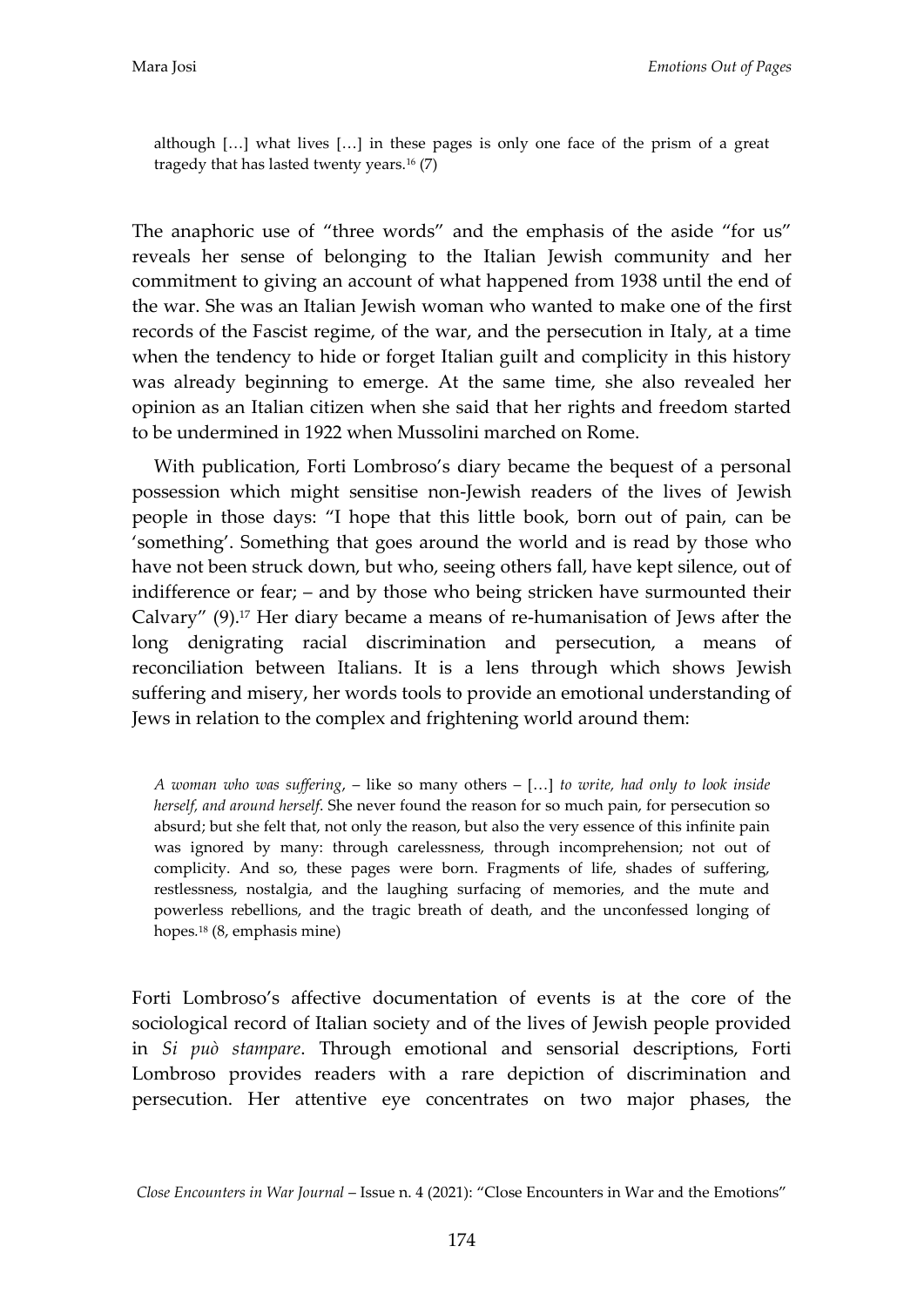promulgation of the racial laws and the beginning of the deportation of Jews from Italy. Passages will be analysed in the following sections.

# **A magnifying lens: the beginning of discrimination**

The pages written between October and March 1939 are all dedicated to the consequences of racial discrimination in Italy. They are in ten sections. Forti Lombroso alternates the personal and emotional repercussions of discrimination, when she writes of her son, her niece, and her husband, with thoughts on and examples of the evolving segregation of Italian Jews from society. She records silent indifference, agonising discrimination by ordinary people, and single acts of generosity and compassion.

The first pages written on 2nd October are dedicated to her son Cesare, who had just left Genoa to join her sister in the United States.<sup>19</sup> They are the intimate, painful but therapeutic farewell of a mother:

He, too, left. We are alone: dad and mum alone. We did not go to see him off on the boat; better save our strength. He went down the stairs, simple as that, just as usual: – I too went down to the end, to see him for a few more minutes, to see him get into the car and disappear at the corner of the street. Here: – everything was simple, composed, almost serene. We wanted to save him: – that's it, it's done; the price doesn't matter, nothing matters [...]. I go up the stairs, a little uncertain, a little slow: - I don't feel anything, just a sudden tiredness.<sup>20</sup> (*Si può stampare*: 13)

Forti Lombroso's sense of loss is hidden in the paratactic style of the passage, in her broken sentences. The persistent use of full stops, commas, dashes, and colons reveals the emotional repercussion of Cesare's departure.

On 12<sup>th</sup> October 1938, Forti Lombroso reported on the effects of segregation on a young girl, her niece Lilli, banned from school because she was Jewish. Lilli is described lying on the bed, with dark circles under her eyes and cheeks wet with tears. In the private and secure space of the diary, Forti Lombroso recalled her sense of inadequacy in the attempt to answer Lilli's questions:

First day of school; – As always, life begins again for a whole world, that of the young. For you, it does not, it does not start again, but suddenly and abruptly stops; from today you are excluded; no one must get to know you, approach you, love you, because contact and acquaintance would reveal too well *the slanders of propaganda*... I enter Lilli's room with a constricted soul; the tears of young people are the most difficult to dry, because young people want a logical and clear answer to their 'why'. <sup>21</sup> (19, emphasis mine)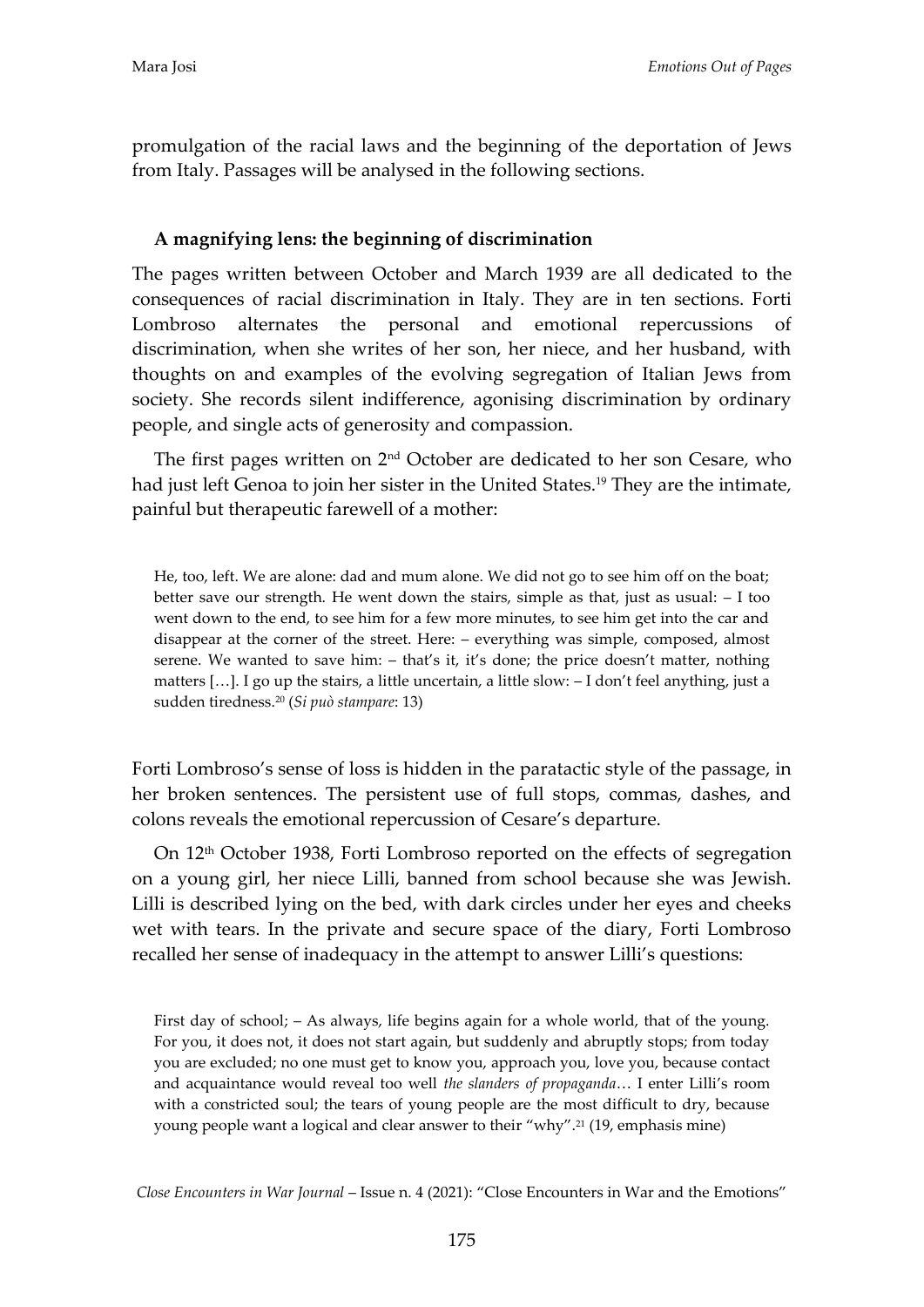Three days later, on 15<sup>th</sup> October, Forti Lombroso dedicated a couple of intense pages to another victim of the racial laws, her husband. He had been banned from the University of Genoa. His work due to be published now rejected.

He approaches the table, opens a registered envelope. It is his last work to be published, a work which the editor of the newspaper sends him back; a few words of embarrassing apology, he can no longer publish it, he is sorry... he opens another one; it is the President of the Academy of Sciences who warns him that following orders received he must delete his name from the list of members [...]. Again *a fearful sense of emptiness grips his soul*. It is as if they had brutally crushed all his reasons for living, it is as if everything around him had collapsed. He gets up, impatient. Everything around is the same as yesterday; everything is as usual, – everything has the same flavour as always: *yet everything has been lost, everything has changed, everything has been swept away*. <sup>22</sup> (23-24, emphasis mine)

She wrote of Ugo's dismay, which is hidden behind his mechanical gestures of a new, different routine, consequence of the exclusion from his laboratory, his research projects, and his classes. Forti Lombroso's fears and sense of bewilderment are once again perceptible within the syntax. She juxtaposed sentences about memories of her life before the promulgation of the racial laws, her present, and her precarious future. The life she wrote about was just superficially the same as the life she was used to.

On 13th November 1938, Forti Lombroso presented herself as an attentive observer: 'It's interesting to look around. Nothing in life interests me like getting to know souls" (25).<sup>23</sup> She observed people, their behaviour, and saw the racial campaign as a dramatic stage play:

There are 'spectators' and there are 'actors', or rather victims of this brand-new drama called "the racial campaign". The "spectators" are sometimes really curious;  $[\ldots]$  partly self-serving, partly superficial and for the love of a quiet life, they have only a vague idea of the suffering that is voluntarily inflicted on some of their neighbours; on the contrary, they prefer to ignore them, to have no contact with them. Too comfortable. On my own account, I don't allow them to do that. They must know all the evil that is done around them today: they must know all the tragedies, large and small, which take place in so many families; they must measure it, albeit incompletely, the infinite pain that overwhelms so many human creatures! We must speak, not be silent.<sup>24</sup> (25)

She represented Italian society from different angles: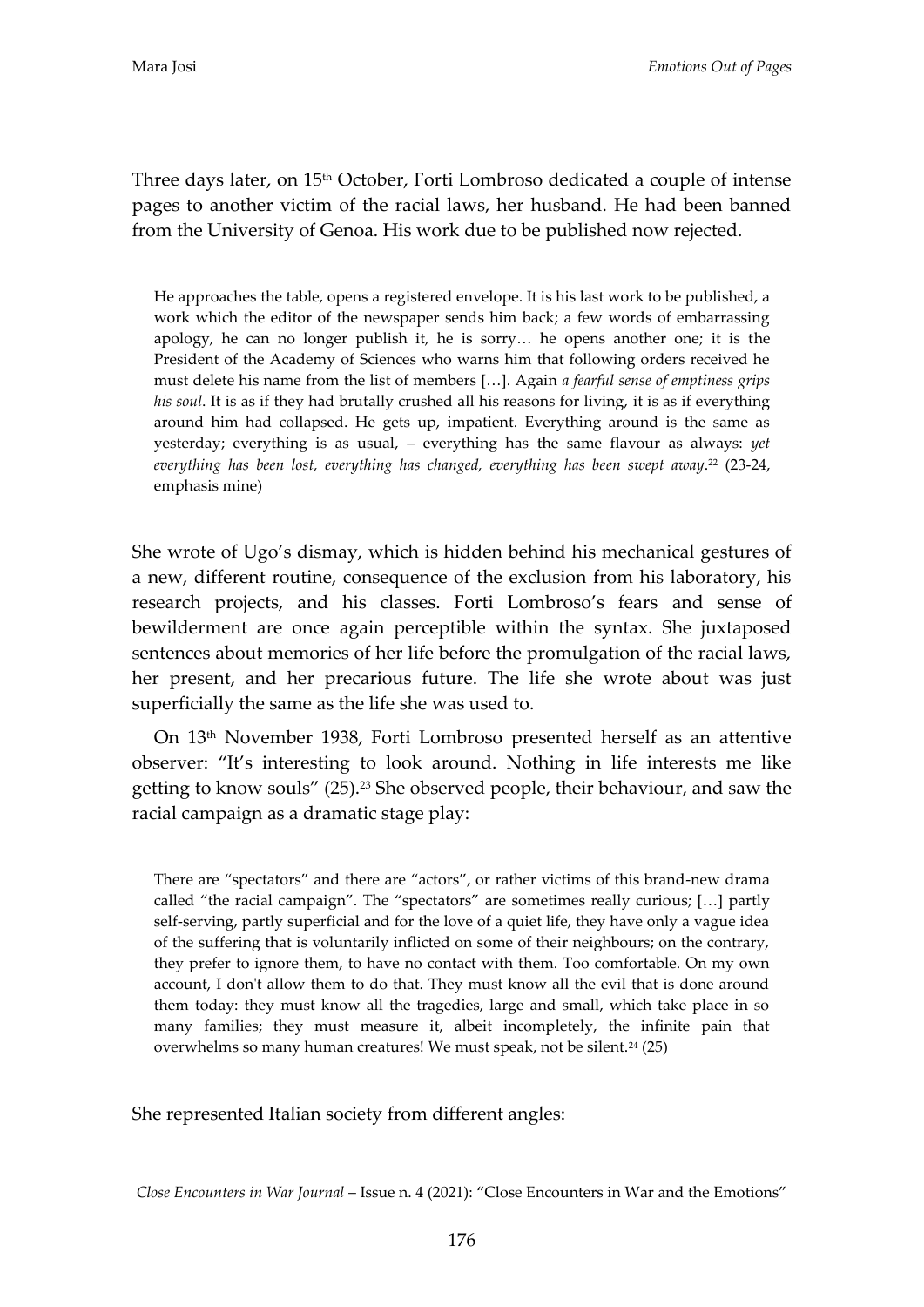It is necessary to say it, the truth cannot be silenced. In the terrible times we are going through, the humblest people have been for us the most understanding, the most generous. [...] Little things, little people who understood and felt the terrible injustice we were victims of; people who the propaganda had not touched, who ambition, fear, and greed had not corrupted, and who tried in all the most delicate ways to make us feel their pain, their sympathy. But the more one climbed the ladder, not of human values, but of social position, what misery!<sup>25</sup> (32-33)

Forti Lombroso's is not a limited perspective. Her text portrays by turn widespread unawareness, blindness, and indifference as well as humanity, generosity, and compassion. She reflected on the effects and the influence on society of the processes of racial discrimination and segregation. She saw a direct relation: as higher as you go up the social ladder the more people have been corrupted by the racism of the Fascist regime. The 'little people' represent hope and relief. With "it is necessary to say it, the truth cannot be silenced", she again stated her need of bearing witness to any form of intolerance and segregation as well as any gesture of benevolence. Her diary can thus be a reliable document to represent the multifaceted past.

## **A magnifying lens: the beginning of the persecution**

From September 1943, when the Germans occupied Italy, Forti Lombroso dedicates passionate and touching pages to accounts of persecution. She annotates any piece of information she can get on the persecution of Jews in Italy, narrates stories of people close to her, and writes of her life in hiding.

On 21st September, Forti Lombroso briefly commented: 'Today I heard that the houses of some Jews in Mantua have been burgled; insulting phrases have reappeared on the walls of the city  $[...]$ . For us, the danger increases. I go to greet the parish priest of the town and I take him a letter to be delivered to the children in case of our death"  $(144-145)$ .<sup>26</sup> The situation is getting more and more dramatic. On 10<sup>th</sup> October 1943, she reported other news: "News reached me, direct from Venice; the official persecution of Italian Jews by the Germans has begun" (145).<sup>27</sup> On 16<sup>th</sup> November 1943, when she was about to leave from Florence, she wrote of a truck "of women, children, the old, they were Jews, they were caught and arrested" (148).<sup>28</sup> Two days later, she was in Florence and continued to describe what surrounded her:

*Close Encounters in War Journal* – Issue n. 4 (2021): 'Close Encounters in War and the Emotions'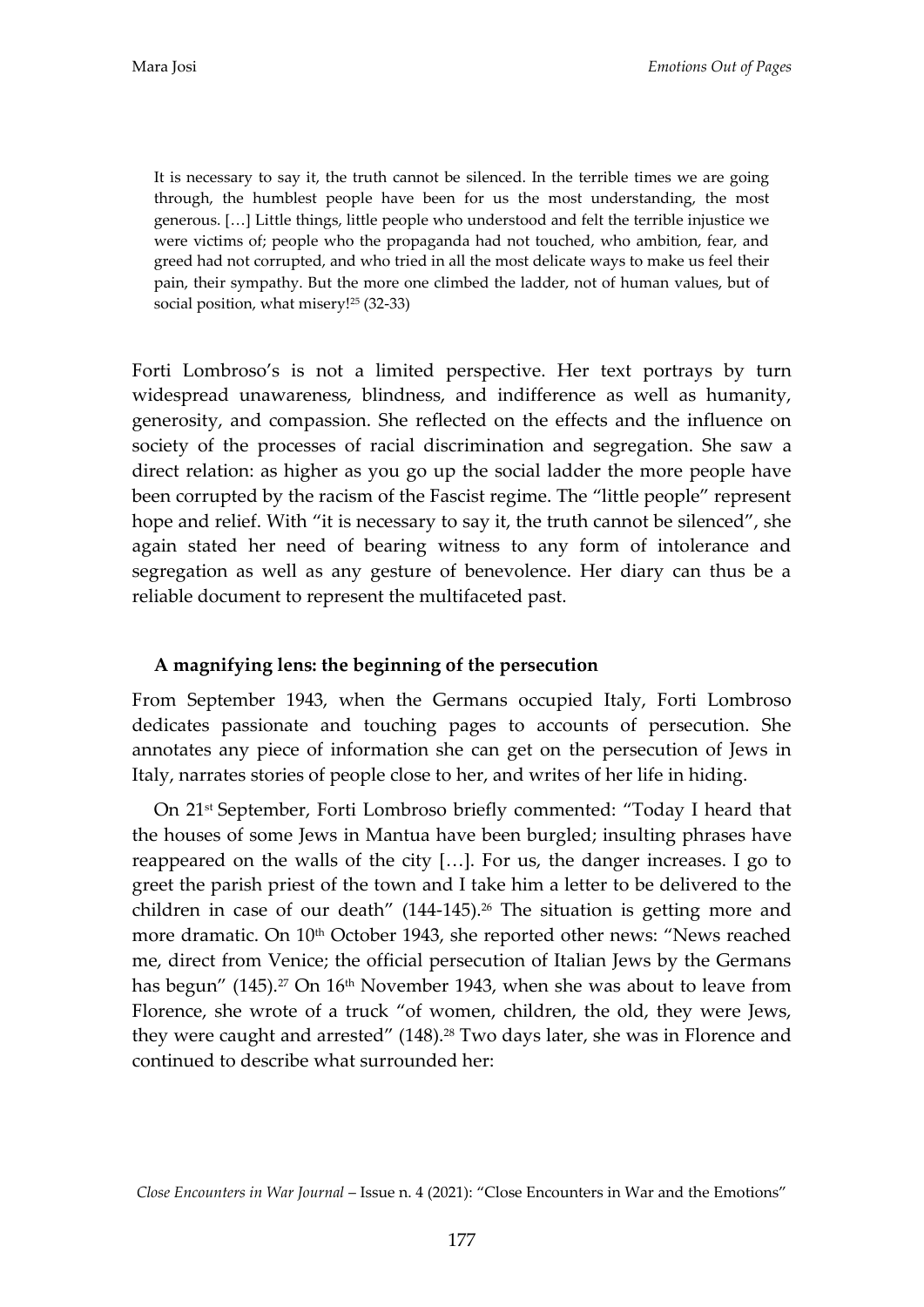Most days, big, locked wagons stop in front of some house; shortly after, a lady, an elderly couple, sometimes an entire family go down led by S.S.  $[...]$ . The people arrested are taken directly to prison; then nothing more is known about them. Every now and then a train leaves, loaded with victims, leaves for the north, and in the prisons there is new space for new people rounded-up.<sup>29</sup> (149)

The anaphoric use of the words "leave" and "new" stresses the dramatic succession of arrests and deportations to the north, the exemplification here of the unknown. This concise but dramatic overview of persecution in Italy is followed by a couple of pages dedicated to the stories of two nieces of Forti Lombroso. On both occasions, the writer feels their feelings and reports them on the page. One was captured:

Yesterday, I learned that in Como a niece of mine was taken by the S.S. They held her in a concentration camp for a few days, then took her away; to Germany? To Poland? It was not possible to receive news [...]. I see her in the moment of desperate defence, of fearful waiting, and then, crushed by the horrible certainty, alone, abandoned, insulted; I feel that she is cold, that she is hungry, that her tears freeze in her terrified eyes; I feel that she invokes her mother, in a dark, hopeless torment. Those who know the horrible fate reserved for deported Jews say that we will never see her again, and that we can only hope that she is already dead.<sup>30</sup> (152-153)

The other managed to hide:

Another niece of mine  $[...]$  had taken refuge in a convent with her two children  $[...]$ . One night some good soul ran to warn that the S.S. would go and search the convent. New escape in the middle of the night, with the dangers of the curfew. This young and convalescent mother, with the two tight creatures trembling with cold and fear, remained hidden for hours behind a miraculously open door.<sup>31</sup> (153)

During the period of the German occupation, Forti Lombroso recorded any account of persecution she heard and knew of. At the same time, she started more evidently to disclose her own feelings, among which is manifest the sense of alienation and displacement which she felt when she went into hiding. At that point, the diary was the last refuge for her identity. And now we turn to the diary as a material object.

From the beginning of her diary, Forti Lombroso pays particular attention to objects. She says "who can deny soul to things?"  $(28)$ .<sup>32</sup> The climax of these considerations is reached between November 1942 and December 1943. On 18<sup>th</sup>

*Close Encounters in War Journal* – Issue n. 4 (2021): 'Close Encounters in War and the Emotions'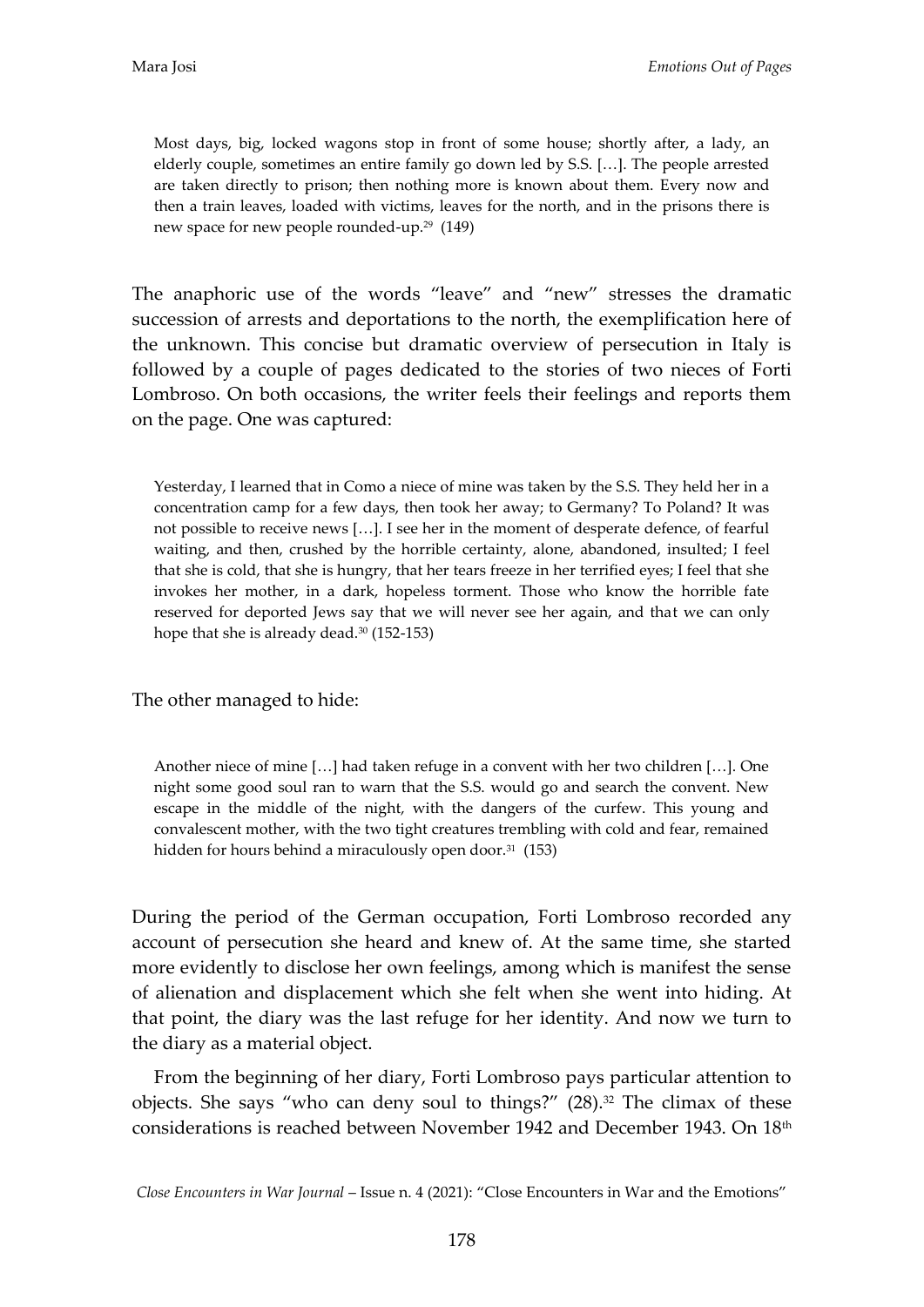November 1942, she was informed that her apartment in Genoa had been destroyed in a bombing raid. On that occasion, she reflects on what she thinks to be a tie between people and their belongings. Personal belongings appear to be talismans that prevent alienation:

Things have no voice; they look like dead substance and they are not; when you return to them, your soul immediately relaxes, and little by little, even if you are troubled and tired, you feel a sense of peace; you feel almost protected by your belongings, there is a sense of continuity, you don't feel lost in the world, without roots.<sup>33</sup> (96)

According to Fort Lombroso, through objects people can bridge frontiers in spatial and in temporal terms. Part of their identity is preserved in their belongings. She writes:

Things have soul, and in their inert substance they keep something of what we have enjoyed, and much of what we have suffered  $[...]$ . When you die, something of you attaches to things, and you still live among the living. The separation is not complete: – you are no longer there, – but in that drawer, there are still the notebooks written by you, and on the desk your pen, your letters. You are not dead, you are only far away. <sup>34</sup> (95-96)

This profound sense of identification with her objects became even stronger when she was forced to go into hiding and leave all her belongings behind. When she obtained false documents and became *signora* Lombardi, she hid or destroyed everything that carried her real name, but she kept her diary: 'I have to leave here already too many things that are dear and treasured to me. These pages will come with me" (146).<sup>35</sup> The diary remains the only object left to mirror her real self:

Anything and everything that has our name on must be destroyed; any clue, even vague, of our true personality can be the end of us. The time has come to separate ourselves from everything that speaks of the past. Tonight, I crammed documents, letters, photographs into a metal box; they will be brought back to the villa and buried in a corner of the garden. From today, I become Signora Lombardi.<sup>36</sup> (149)

On 3rd December 1943, she confessed that her change of identity profoundly upset her. She expressed her estrangement from her new identity. Her thoughts on persecution coincide with a sense of loss and intimate struggle within her: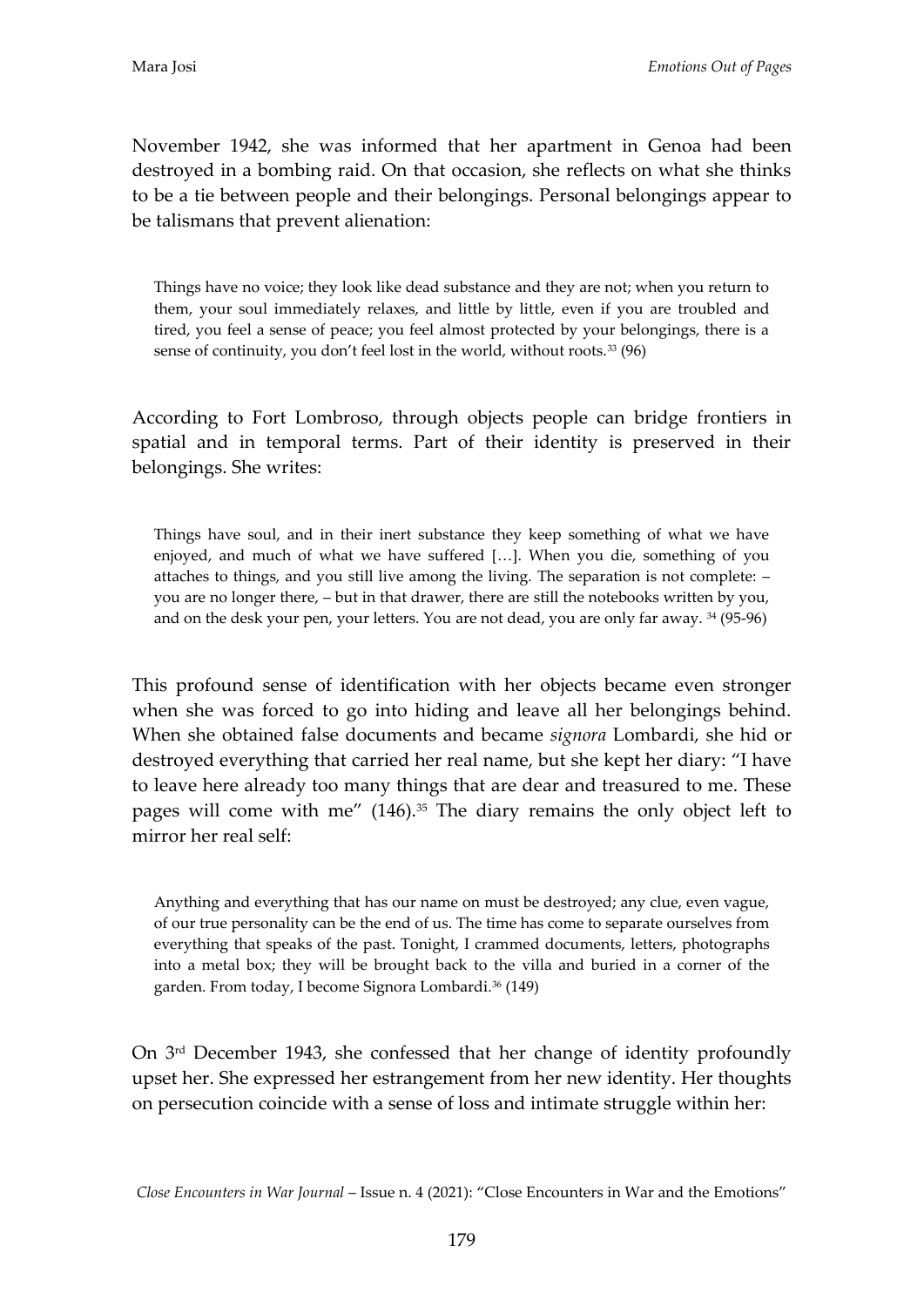Gradually, I get used to being signora Lombardi. It's a weird feeling. – I'm alive, yet I'm already dead. It is no longer me; – I no longer exist; – I have another name, I no longer own anything, no home, no children, no friends, I have no past, I have no more memories. I destroyed and buried those few that were saved from the fire and the bombs [...]. It is me, and I must be someone else; a certain lady who I do not know, a certain lady who enters me subtly, little by little, with a personality of her own, who would like to destroy everything, who erases my name on every little thing that still belongs to me, the address book, the account book, the little pages of the diary.<sup>37</sup> (150-151)

Forti Lombroso commented on her transition from one self to the other through the description of the loss of her belongings, her 'memories'. And it is through this correlation between subjects and objects that she showed the passage from discrimination to persecution. With the promulgation of the racial laws, she was deprived of her present and of her future, but when with the German occupation of Italy she had to change her identity and abandon her belongings, she lost her past too. Everything has now been stripped away:

I believed that they had already taken away everything of what they could take away from us: the happiness of work, which gave an intense rhythm to life: the old paternal home, and the good land that guarded the love of three generations and which would have been the home of our children. They had taken away from us all spiritual sweetness, and every material possibility of life: they had taken away that luminous and mysterious force that is the future. But they had left us a great treasure: our past: – and we clung to that in order not to sink to the bottom. It seemed they could not take this treasure from us; and now they have taken that too from us. *So, I remain rootless and branchless. And what am I without my past of love and pain? I am nothing, a poor thing thrown away and lost, a bit of flesh and bones around a terrified ghost.*<sup>38</sup> (151, emphasis mine)

Until the end of the war, the diary is the only object which connects her to her past, her memories, and her previous self. It is her act of resistance. It is what keeps her identity alive. It is the lens through which we read an underinvestigated aspect of the Holocaust in Italy and appraise one of the many facets of a prism that represents the psychological consequences of the persecution.

## **An emotional bridge**

Forti Lombroso's emotional understanding of herself and the world becomes readers' understanding. The affective and sensorial descriptions provided in the diary are the means through which readers are provided with a first-hand reading of the past. Such first-hand reading engenders a personal confrontation

*Close Encounters in War Journal* – Issue n. 4 (2021): 'Close Encounters in War and the Emotions'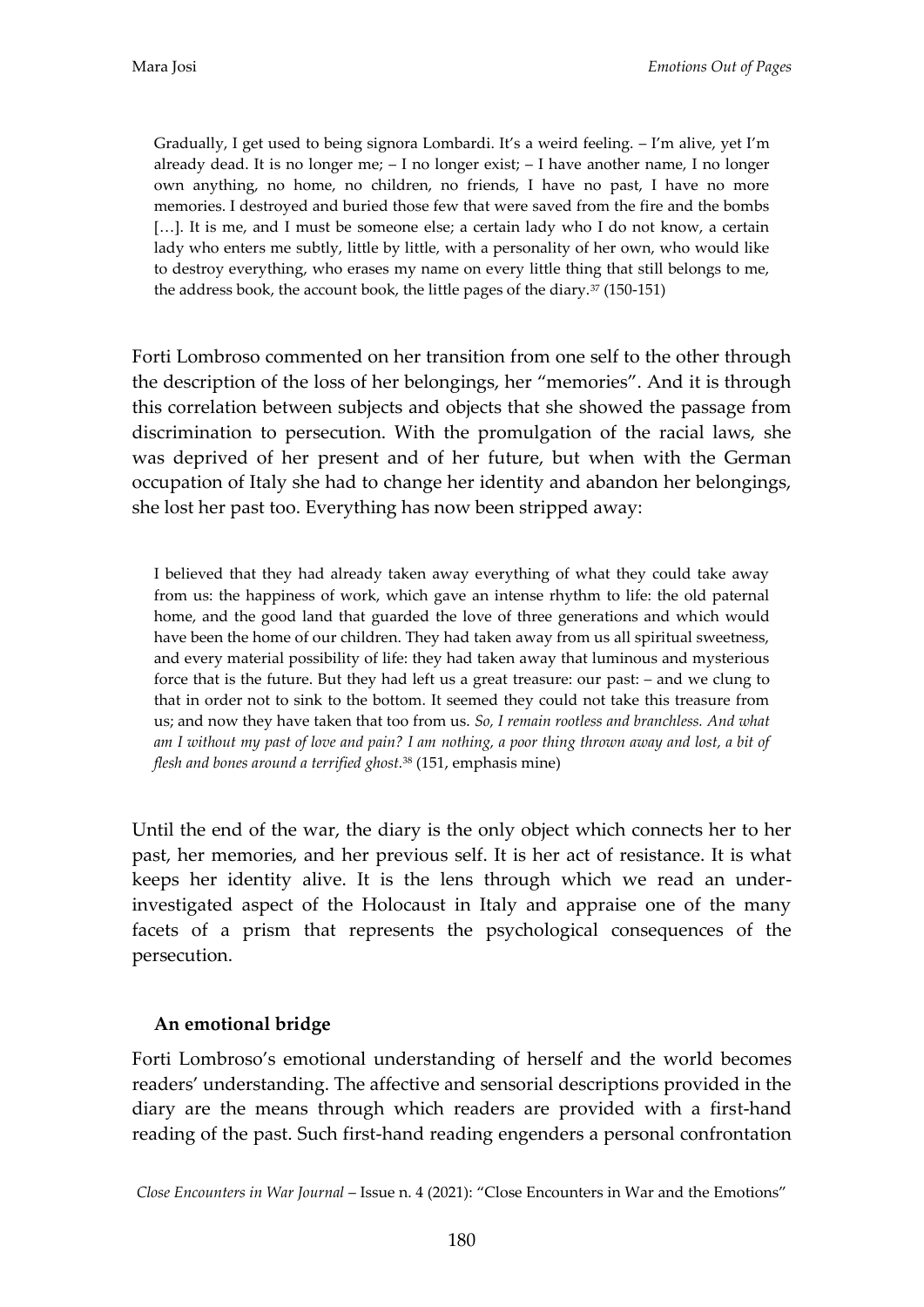of readers with past characters and a recollection of readers of past events. Alison Landsberg's theory of prosthetic memory and the reflections of Caroline Pirlet and Andreas Wirag on emotional theory, for example, represent a fruitful framework within which to analyse the influence that *Si può stampare* had and still has on readers.

In *Prosthetic Memory*, Landsberg studies the extent to which the mass media influence the way in which members of a community remember their past. She examines those memories that derive from a deep engagement with a mediated representation of events and that are perceived as lived by viewers. She argues that the mass media have the potential to instil a personal and communal sense of belonging, civic engagement, and political responsibility. Literary texts, too, can be re-read and re-interpreted in light of prosthetic memory. They influence both individual and collective memory. They can steer emotions, engage people, motivate them to act, and thus become a socio-cultural mode of action. They can lead to a new social engagement by changing readers' perceptions, adding to their knowledge, and influencing their everyday communication.

The concept of prosthetic memory can furthermore be usefully linked to theories that have developed in the last fifteen years in the areas of cognitive literary studies, especially those linked to theories of emotion.<sup>39</sup> Theories of emotion and cognitive studies more broadly help explain the formative influence narrative texts have on readers, $40$  and therefore the mechanisms behind the process of prosthetic memory.

Following these indications, the emotional framework fostered in Forti Lombroso's text can help readers to process information. Forti Lombroso's affective dimension and intimate descriptions of discrimination and persecution help readers understand and remember the events they have read about. In general terms, although emotional evaluations of readers change according to the culture or society in which they live, $41$  there exists a basic emotional repertoire that anyone, from any culture, is capable of experiencing. According to Caroline Pirlet and Andreas Wirag, 'the universal aspects of emotion (as represented by the basic emotion approach) can, at least partially, account for why readers can agree on certain interpretations in the first place and why they are able to recuperate narrativity from texts beyond their own restricted historical period or culture' (*Towards a "Natural" Bond of Cognitive and Affective Narratology*: 49). This fact allows literary texts, and this case Forti Lombroso's diary, to bridge distances. Readers become involved not merely rationally but also emotionally so that they feel for characters and suffer with them.<sup>42</sup> Readers are brought into intimate contact with experiences which may fall well outside their own lives. They are asked to look through someone else's eyes and thus to

*Close Encounters in War Journal* – Issue n. 4 (2021): 'Close Encounters in War and the Emotions'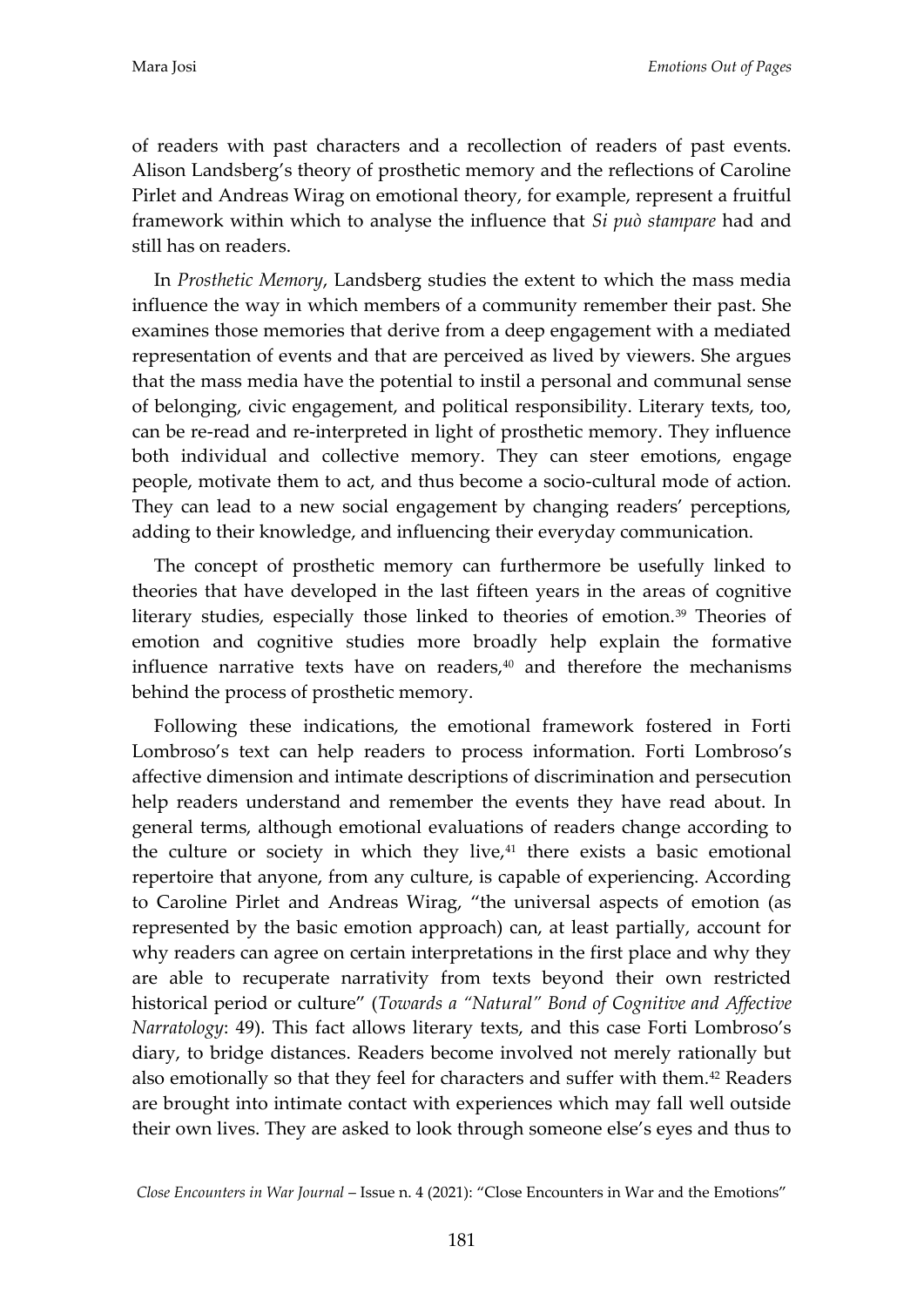empathise with characters, fictional or not. The emotions within a text build an imaginative and empathetic link between past actors and present readers by making the stories of others accessible and therefore memorable. As Pirlet and Wirag stated, 'by selecting and establishing a hierarchy among given pieces of information, emotions *ipso facto* shape readers' understanding of what the text is about' (38). Emotions, sense of empathy, and identification can thus influence the perception of the historical 'data' re-elaborated, narrated, and discussed within a diaristic text, foster their recollection, and engender forms of prosthetic memory.

In *Si può stampare*, emotions are the indestructible core of the records of everyday life experiences. They are the intangible link that forms a bridge between Forti Lombroso's life and ours. Through her affective and sensorial writing, facets of macro- and micro-temporal structures, representations of Italian society and personal stories, become perceptible, therefore more understandable, and memorable. In this sense, *Si può stampare* represents a valuable document in which to learn about WW2, discrimination, and persecution in Italy. So far un-explored, it can be eventually turned into a lens through which read about our past.

## **References**

- Ahall, Linda and Thomas Gregory (eds.). *Emotions, Politics and War*. Abingdon: Routledge, 2015.
- Ben-Amos, Batsheva and Dan Ben-Amos (eds.). *The diary. The Epic of Everyday Life*. Bloomington: Indiana University Press, 2020.
- Bernaerts, Lars and others (eds.). *Stories and Minds. Cognitive Approaches to Literary Narrative*. Lincoln: University of Nebraska Press, 2013.
- Bertilotti, Paola. *Contrasti e trasformazioni della memoria dello sterminio in Italia*. In *Storia della Shoah in Italia. Vicende, memorie, rappresentazioni*. Ed. by Marcello Flores and Simon Levis Sullam, 2 vols. Turin: Utet, 2010. Vol. 2, 58-114.
- Blanchot, Maurice. *The Book to Come*. Translated by Charlotte Mandell. Stanford: Stanford University Press, 2003.
- Burke, Michael and Emily T. Troscianko (eds.). *Cognitive Literary Science. Dialogues between Literature and Cognition*. New York: Oxford University Press, 2017.
- Burke, Peter. *The French Historical Revolution. The Annales School 1929-89*. Cambridge: Polity, 1990.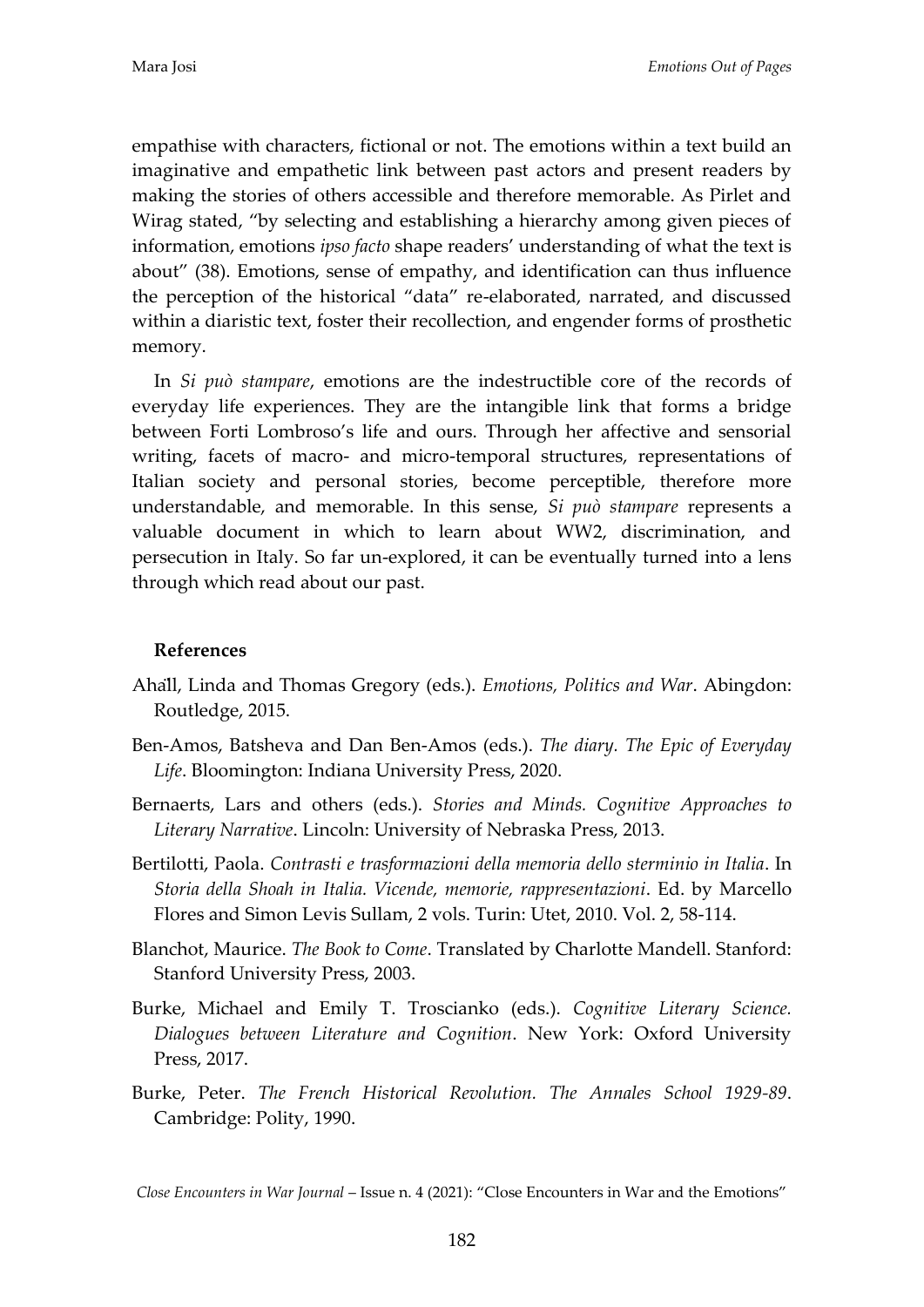Colm Hogan, Patrick. *Simulation and the Structure of Emotional Memory Learning from Arthur Miller's* After the Fall. In *Cognitive Literary Science. Dialogues between Literature and Cognition*. Ed. by Michael Burke and Emily T. Troscianko. New York: Oxford University Press, 2017. 113- 134.

――――. *What Literature Teaches Us about Emotion: Synthesizing Affective Science and Literary Study*. In *The Oxford Handbook of Cognitive Literary Studies*. Ed. by Lisa Zunshine. New York: Oxford University Press, 2015. 273-290.

De Felice, Renzo. *Storia degli ebrei italiani sotto il fascismo*. Turin: Einaudi, 1961.

- Fierke, Karin Marie. *Whereof We Can Speak, Thereof We Must Not Be Silent: Trauma, Political Solipsism and War*. «Review of International Studies*»*, 30, 4 (2004): 471-491.
- Freadman, Anne. *Holding On and Holding Out. Jewish Diaries from Wartime France*. Toronto: University of Toronto Press, 2020.

Forti Lombroso, Silvia. *Si può stampare*. Rome: Dalmatia, 1945.

――――. *Si può stampare*. Venice: Il prato, 2019.

――――. *Case di sogno case di mattoni*. Genoa: SAGEP, 1969.

――――. *No Time for Silence*. New York: Roy Editors, 1945.

Goldberg, Amos. *Trauma in First Person*. Bloomington: Indiana University Press, 2017.

Gordon, Robert S. C. *Which Holocaust? Primo Levi and the Field of Holocaust Memory in Post-War Italy*. «Italian Studies», 61, 1 (2006): 85-113.

――――. *The Holocaust in Italian Culture, 1944-2010*. Stanford: Stanford University Press, 2012.

- Herman, David (ed.). *Narrative Theory and the Cognitive Sciences*. Stanford: CSLI Publication, 2005.
- Herubel, Jean-Pierre V. M. *Historiography's Horizon and Imperative: Febvrian Annales Legacy and Library History as Cultural History*. «Libraries & Culture», 39, 3 (2004): 293-312.
- Hirsch, Marianne and Leo Spitzer. *Testimonial Objects: Memory, Gender and Transmission*. «Poetic Today», 27, 2 (2006): 353-383.
- Hutchison, Emma and Roland Bleiker. *Emotional Reconciliation: Reconstituting Identity and Community After Trauma*. «European Journal of Social Theory», 11, 3 (2008): 385-403.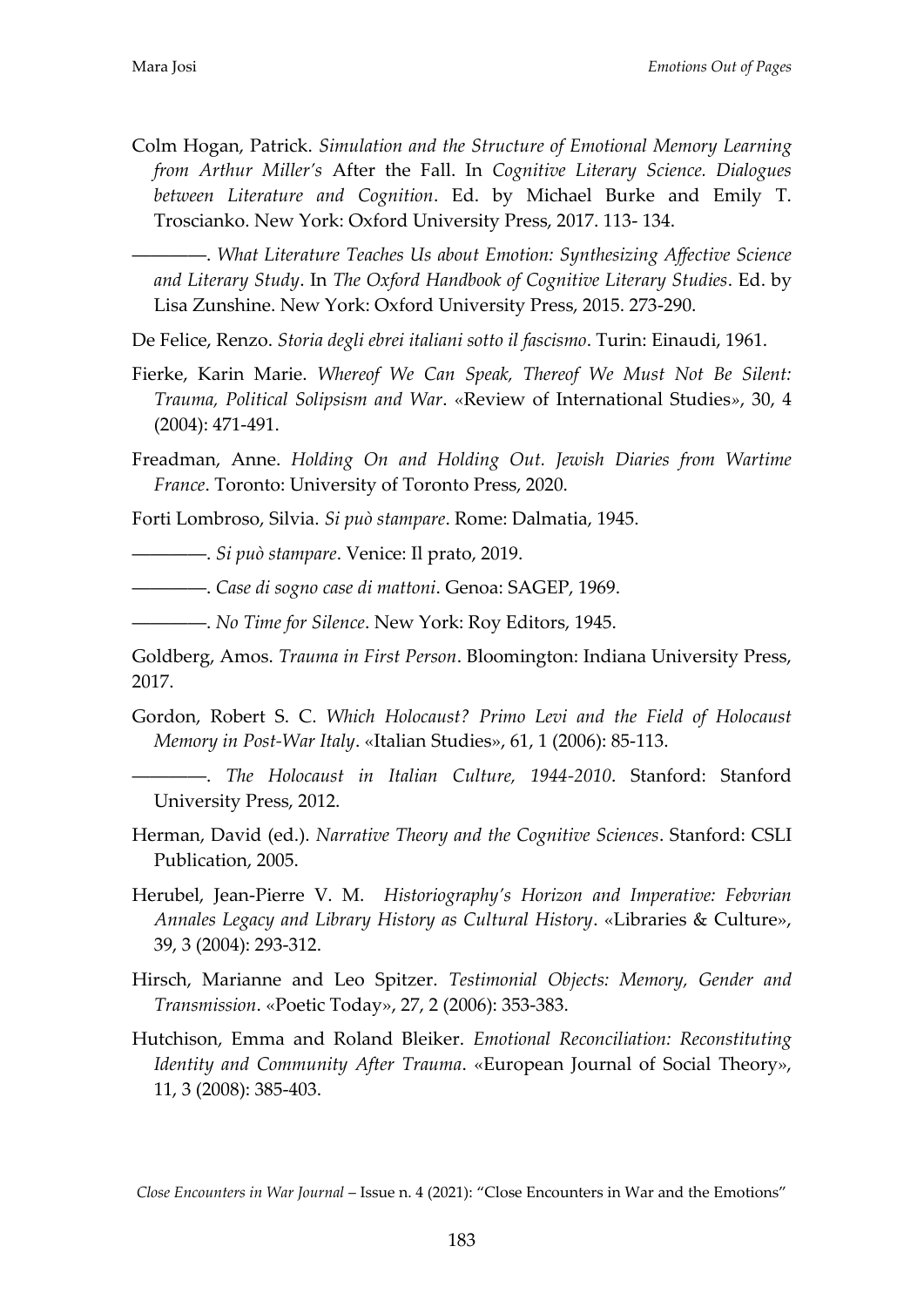- Landsberg, Alison. *Prosthetic Memory. The Transformation of American Remembrance in the Age of Mass Culture.* New York: Columbia University Press, 2004.
- Lejeune, Philippe. *On Diary*. Translated by Kathy Durnin. Honolulu: University of Hawaii Press, 2009.
- Megill, Allan. *Coherence and Incoherence in Historical Studies: From the Annales School to the New Cultural History*. «New Literary History», 35, 2 (2004): 207- 231.
- Millu, Liana. *Tagebuch. Il diario del ritorno dal lager*. Milan: Giuntina, 2006.
- Picciotto, Liliana. *Il libro della memoria. Gli ebrei deportati dall'Italia (1943-1945)*. Milan: Mursia, 2002.

――――. *Salvarsi. Gli ebrei d'Italia sfuggiti alla Shoah*. Turin: Einaudi, 2017.

- Picciotto, Liliana and Peter Lerner. *Italian Jews Who Survived the Shoah: Jewish Self-Help and Italian Rescuers, 1943–1945*. «Holocaust and Genocide Studies», 30, 1 (2016): 20-52.
- Piketty, Guillaume. *Résistance et écriture intime*. In *Écrire sous l'occupation. Du non-consentement à la Résistance, France-Belgique-Pologne, 1940-1945*. Ed. by Bruno Curatolo and François Marco. Rennes: Presses Universitaires de Rennes, 2019. 25-36.
- Pirlet, Caroline and Andreas Wirag. *Towards a "Natural" Bond of Cognitive and Affective Narratology*. In *Cognitive Literary Science. Dialogues between Literature and Cognition*. Ed. by Michael Burke and Emily T. Troscianko. New York: Oxford University Press, 2017. 35-53.
- Roseau, Katherine. *The Diary as Witness to the Holocaust: Materiality, Immediacy, and Mediated Memory*. «Holocaust Studies», 25, 4 (2019): 492-513.
- Rudin, Shai. 'Because We Must Not Forget'*: Thematic Reading of WWII Diaries of Young Women and Girls*. «Holocaust Studies», 24, 2 (2018): 218-239.
- Stearns, Peter N. and Carol Z. Stearns. *Emotionology: Clarifying the History of Emotions and Emotional Standards*. «The American Historical Review», 90, 4 (1985): 813-836.
- Valech Capozzi, Alba. *A 24029*. Siena: Società Anonima Poligrafica, 1946.
- Zillmann, Dolf. *Mechanisms of Emotional Involvement with Drama*. «Poetics», 23 (1994): 33-51.
- Zimmerman, Joshua D. (ed.). *Jews in Italy under Fascist and Nazi Rule, 1922-1945*. Cambridge: Cambridge University Press, 2005.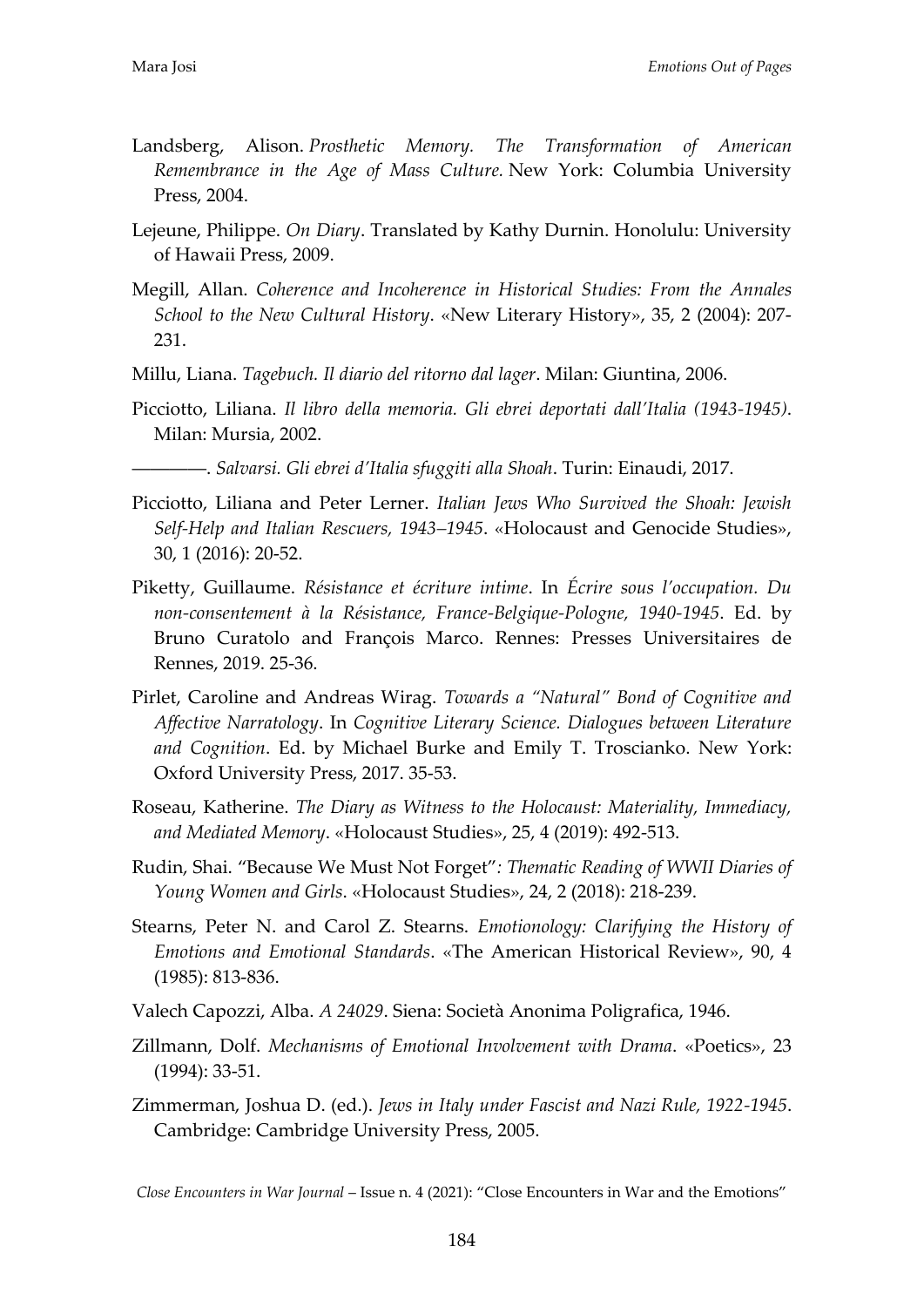Zunshine, Lisa (ed.). *The Oxford Handbook of Cognitive Literary Studies*. New York: Oxford University Press, 2015.

- <sup>7</sup> The 2019 edition of *Si può stampare* was published by the Venetian publisher Il prato.
- 8 In May 2020, I contacted Silvia Forti Lombroso's grandchildren, Anna and Paul Lombroso, to see whether the Lombroso family still had Forti Lombroso's diary. Anna and Paul Lombroso said they did not. There is no archive available neither for the Italian or the American publishing house: Dalmatia and Roy Editors. At the moment, the manuscript of the diary is believed lost.
- According to Marc Bloch and Lucien Febvre, the past can be traced in documents which have not traditionally been assumed to transmit historical data, providing different but also foundational insights into the past through collective representations, myths, and images. On this see for example: Burke, *The French Historical Revolution*; Herubel, *Historiography's Horizon and Imperative*; Megill, *Coherence and Incoherence in Historical Studies*.

<sup>-</sup><sup>1</sup> "'Vivi' siamo arrivati alla fine, per una grazia che molti non hanno avuta; ed oggi non si desidera e non si cerca che di dimenticare'. In 1945, *Si può stampare* was translated into English. However, the two editions do not coincide. Translations are mine unless stated differently.

<sup>&</sup>lt;sup>2</sup> Every possible term for naming the genocide of Europe's Jews and other Nazi genocides brings with it problems and limitations. I have opted for the most common term in English and Israeli English-language publications: 'Holocaust'.

<sup>3</sup> My research has been greatly facilitated by the following works: Lejeune, *On Diary*; Freadman, *Holding On and Holding Out*; Ben-Amos, *The diary*; and Blanchot, *The Book to Come*  particularly chapter 4.

<sup>4</sup> From the end of November 1943, a decree, by Guido Buffarini Guidi, the Interior Minister of the RSI, ordered the arrest and internment in provisional concentration camps of all Jews in Italy and the seizing of all their properties, thus marking the beginning of the RSI's anti-Jewish policy. The Italian police became responsible for locating, arresting, and interning local Jews. Bands of the Republican Fascist Party acted as auxiliary police forces in the major cities, taking the responsibility for tracking down Jews and handing them over to Italian police stations or to the German police. These militias relied on a network of informers who were promised money for every Jew they reported.

<sup>&</sup>lt;sup>5</sup> My collection of historical data on this matter has been greatly facilitated by the following works: De Felice, *Storia degli ebrei italiani sotto il fascismo*; Picciotto, *Il libro della memoria*; Id., *Salvarsi*; Zimmerman, *Jews in Italy under Fascist and Nazi rule*; and Picciotto & Lerner, *Italian Jews Who Survived the Shoah*.

<sup>6</sup> Silvia Forti was born in Verona in 1889 into a Jewish upper-middle-class family. She was the third of four sisters. In 1913, she met the Jewish antifascist Ugo Lombroso, the son of Cesare Lombroso, one of the most renowned physicians and anthropologists of XIX century Italy. Silvia and Ugo got married in the same year and went living in Turin, Ugo's hometown. They had two children, Nora, born in 1914, and Cesare, born in 1917. At the beginning of the First World War, Ugo was called to run a field hospital while Silvia stayed between Turin and Verona. By the end of the war, they moved to Sicily. Ugo was appointed a university chair first in Messina (1919-1923) and then in Palermo (1923-1935). In 1935, the family moved again. Ugo joined the University of Genoa. Biographical aspects have been found in Forti Lombroso, *Si può stampare* and in Id., *Case di sogno case di mattoni*.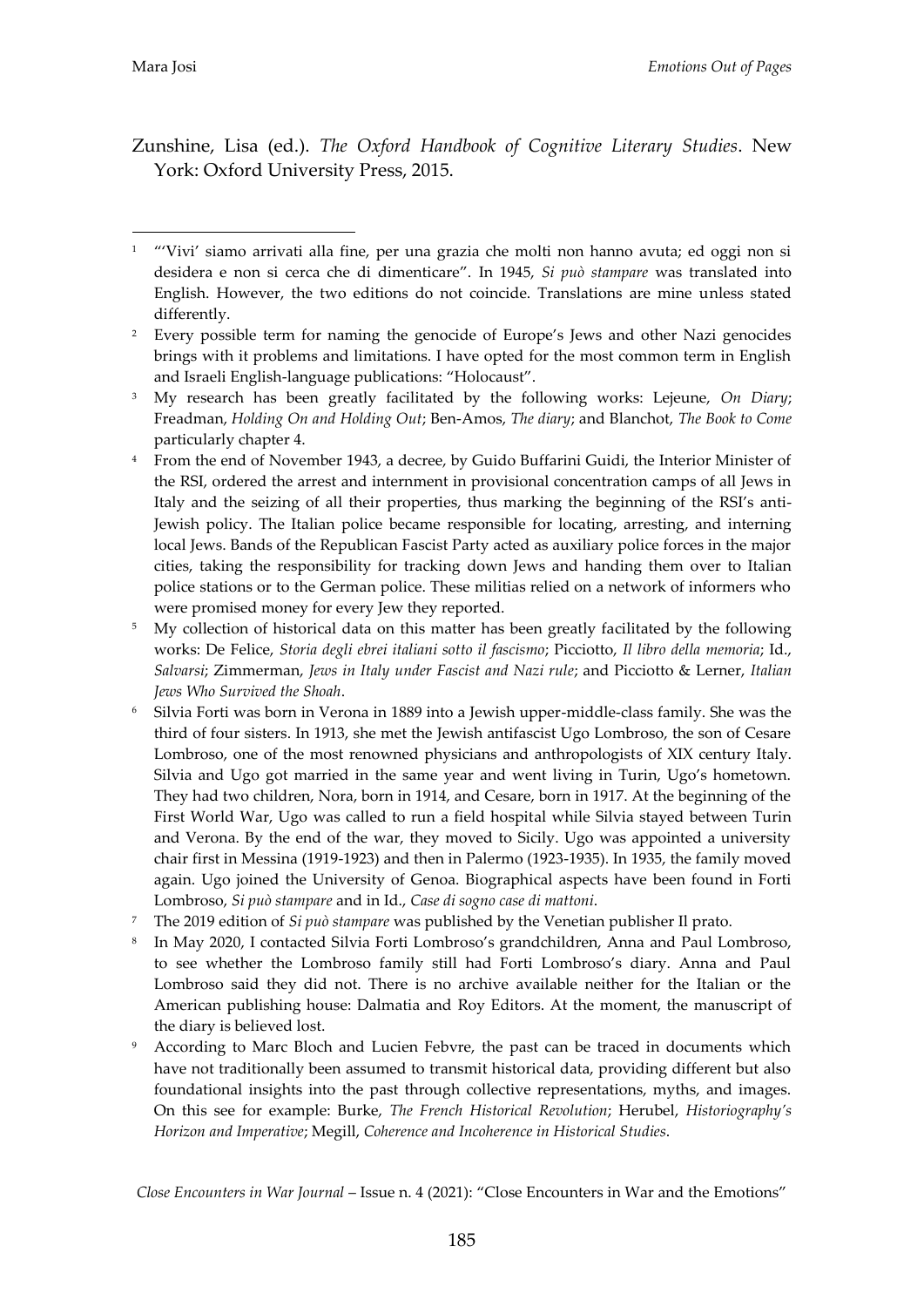- <sup>10</sup> With regard to the sociocultural phases of the memory of the Holocaust in Italy see for example: Gordon, *Which Holocaust?*; Bertilotti, *Contrasti e trasformazioni della memoria delle sterminio in Italia*; Gordon, *The Holocaust in Italian Culture*.
- <sup>11</sup> See for example: Hirsch & Spitzer, *Testimonial Objects*. On diary and the Holocaust see for example: Piketty, *Résistance et écriture intime*; Roseau, *The Diary as Witness to the Holocaust*; Rudin, 'Because We Must Not Forget'; and Goldberg, *Trauma in First Person*. References to the diaries of the Jews who have been deported are beyond the scope of this article. However, it is worth mentioning at least two Jewish Italian women who left their testimony of deportation through affective and sensorial descriptions in their diaristic writings. They are Millu in *Tagebuch* and Valch Capozzi in *A 24029*.
- <sup>12</sup> 'Firenze, 25 luglio 1944. Scrivo questa data in cima a questo foglietto, e nello scriverla mi trema l'anima. Un anno è passato, un anno da allora, da quel 25 luglio che mai dimenticheremo, e che pareva dovesse essere l'inizio della resurrezione, la promessa, la ricompensa, la speranza.'
- <sup>13</sup> "Gli avvenimenti successivi obbligarono l'autore a fuggire ed a nascondersi."
- <sup>14</sup> 'Non tutti possono fare opere alte e ammirevoli; a tutti è però dato, nelle congiunture tragiche della vita, di poter fare 'qualche cosa'.'
- $15$  "Si può stampare  $[...]$  un'affermazione semplice."
- <sup>16</sup> "Tre parole sole. Eppure oggi, per noi, tre parole fiammanti. Altre non ne vorrei a capo di queste pagine, che non sono state scritte per essere stampate, ma che oggi – cosa strana, irreale, inverosimile – 'possono' essere stampate. Possono e forse anche lo devono, benché [...] quello che vive [...] in queste pagine, non è che un solo lato del prisma di una grande tragedia che ha durato venti anni.'
- <sup>17</sup> "Io spero che questo piccolo libro, nato dal dolore, possa essere 'qualche cosa'. Qualche cosa che vada per il mondo, e venga letto da chi non è stato colpito, ma ha veduto intorno a sé colpire, ed ha taciuto, per indifferenza o per timore; – e da chi è stato colpito ed ha salito il suo calvario.'
- <sup>18</sup> "Una donna che soffriva, come tante altre [...] per scrivere, non ha avuto che da guardare dentro di sé, e intorno a sé. Il perché di tanto dolore, di così assurda persecuzione, non l'ha mai trovato; ma le è parso che, non solo la ragione, ma anche l'essenza stessa di questo infinito dolore, fosse ignorata da molti: per leggerezza, per incomprensione; non per complicità. Così sono nate queste pagine. Frammenti di vita, sfumature di sofferenze, inquietudini, nostalgie, e il ridente affiorare dei ricordi, e le ribellioni mute e impotenti, e il tragico soffio della morte, e l'anelito inconfessato delle speranze.'
- <sup>19</sup> In October 1938, Nora and her husband Bruno Rossi were already in Chicago; Cesare joined them first and then moved to Boston.
- <sup>20</sup> 'Ecco partito anche lui. Siamo soli: soli il papa e la mamma. Non siamo andati al piroscafo; meglio risparmiare le forze. È sceso per le scale, così, semplicemente, come sempre: – sono scesa anch'io fino in fondo, per vederlo qualche minuto in più, per vederlo salire in macchina e sparire all'angolo della strada. Ecco: – tutto è stato semplice, composto, quasi sereno. Volevamo salvarlo: – ecco, è fatto; il prezzo non importa, niente importa [...]. Risalgo le scale, un po' incerta, un po' lenta: – non sento niente, solo un'improvvisa stanchezza.'
- $21$  "Primo giorno di scuola; la vita che ricomincia come sempre per tutto un mondo, quello dei giovani. Per te no, non ricomincia, ma si interrompe d'un tratto brutalmente; da oggi sei una esclusa; nessuno deve conoscerti, avvicinarti, amarti, perché il contatto e la conoscenza rivelerebbero troppo bene la calunnia della propaganda... Entro nella stanza di Lilli con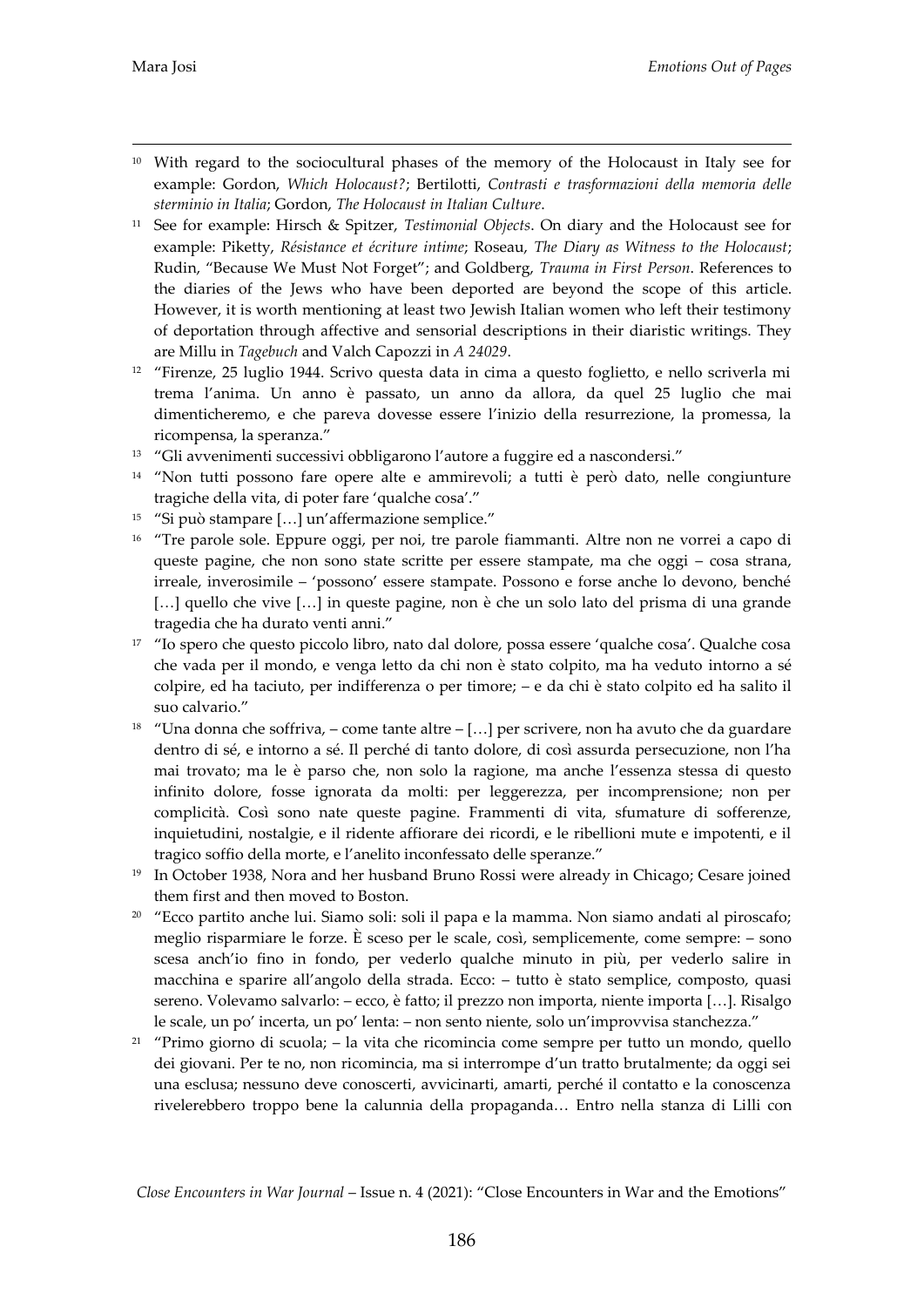l'anima stretta; le lacrime dei giovani sono le più difficili ad asciugare, perché i giovani vogliono una risposta logica e chiara ai loro 'perché'.'

- <sup>22</sup> "Si avvicina al tavolo, apre un plico raccomandato. È il suo ultimo lavoro già in corso di stampa, che il Direttore del giornale gli rimanda; poche parole di scusa imbarazzante, non può più pubblicarlo, è dolente... ne apre un altro; è il Presidente dell'Accademia delle Scienze che lo avverte che per ordini ricevuti cancella il suo nome dall'elenco dei soci [...]. Di nuovo un pauroso senso di vuoto gli attanaglia l'anima. È come se brutalmente gli avessero stroncato ogni ragione per vivere, è come se tutto intorno a lui fosse crollato. Si alza impaziente. Tutto all'intorno è uguale a ieri; tutto è solito, – tutto ha il sapore di sempre: eppure tutto è perduto, tutto è mutato, tutto è travolto.'
- <sup>23</sup> 'É interessante guardarsi attorno. Niente nella vita mi interessa come la conoscenza delle anime.'
- <sup>24</sup> "Ci sono gli 'spettatori' e ci sono gli 'attori', o meglio le vittime di questo nuovissimo dramma che si intitola 'campagna razziale'. Gli 'spettatori' sono a volte veramente curiosi;  $[...]$  un po' per egoismo, un po' per superficialità e per amore del quieto vivere, non hanno che una vaga idea delle sofferenze che vengono volontariamente inflitte ad una parte del loro prossimo; preferiscono anzi ignorarle, sfiorarci sopra. Troppo comodo. Per mio conto, non permetto loro di farlo. Devono saperlo tutto il male che oggi si fa intorno a loro: devono conoscerle tutte le tragedie, grandi e piccole, che si svolgono in tante famiglie; devono misurarlo, sia pure incompletamente, l'infinito dolore che travolge tante creature umane! Bisogna parlare, non tacere.'
- <sup>25</sup> "È necessario dirlo, perché la verità non va taciuta. Nei terribili tempi che attraversiamo, la gente più umile è stata per noi la più comprensiva, la più generosa. [...] Piccole cose, piccola gente, che però aveva capito, che però aveva sentito la terribile ingiustizia di cui eravamo vittime; gente che la propaganda non aveva toccata, che l'ambizione, che la paura, che l'avidità non avevan corrotta, e che cercava in tutti i modi più delicati di farci sentire la loro pena, la loro simpatia. Ma più saliva nella scala, non dei valori umani, ma della posizione sociale, che miseria!'
- <sup>26</sup> 'Oggi ho saputo di alcune case di ebrei di Mantova svaligiate; sono riapparse sui muri della città le frasi ingiuriose [...]. Il pericolo per noi aumenta. Vado a salutare il parroco del paese per portargli una lettera da consegnare ai figliuoli nel caso di nostra morte.'
- <sup>27</sup> 'Ho potuto ricevere notizie dirette da Venezia; la persecuzione ufficiale degli ebrei italiani da parte dei Tedeschi, è cominciata.'
- <sup>28</sup> "Carico di donne, bambini e uomini anziani, tutti ebrei, sorpresi ed arrestati."
- $29$  "Ouasi tutti i giorni grandi carrozzoni chiusi si fermano davanti a qualche casa; poco dopo scende fra le S.S. una signora, una coppia anziana, qualche volta un'intera famiglia  $[...]$ . Questi arrestati sono portati direttamente alle carceri; poi non se ne sa più nulla. Ogni tanto un treno parte, carico di vittime, parte per il nord, e nelle carceri si fa nuovo spazio per le nuove retate.'
- <sup>30</sup> "Ieri ho saputo che a Como una mia nipotina è stata presa dalle S.S. L'hanno trattenuta in un campo di concentramento pochi giorni, poi l'hanno portata via; in Germania? In Polonia? Non è stato possibile avere notizia [...]. La vedo nell'attimo di disperata difesa, di attesa paurosa, e poi, stroncata dall'orribile certezza, sola, abbandonata, ingiuriata; sento che ha freddo, che ha fame, che le lacrime le si gelano negli occhi atterriti; sento che invoca la mamma, in uno strazio cupo, senza speranza. Dicono, quelli che conoscono l'orribile destino riserbato agli ebrei deportati, che non la rivedremo mai più, e che non c'è che da sperare che sia già morta.'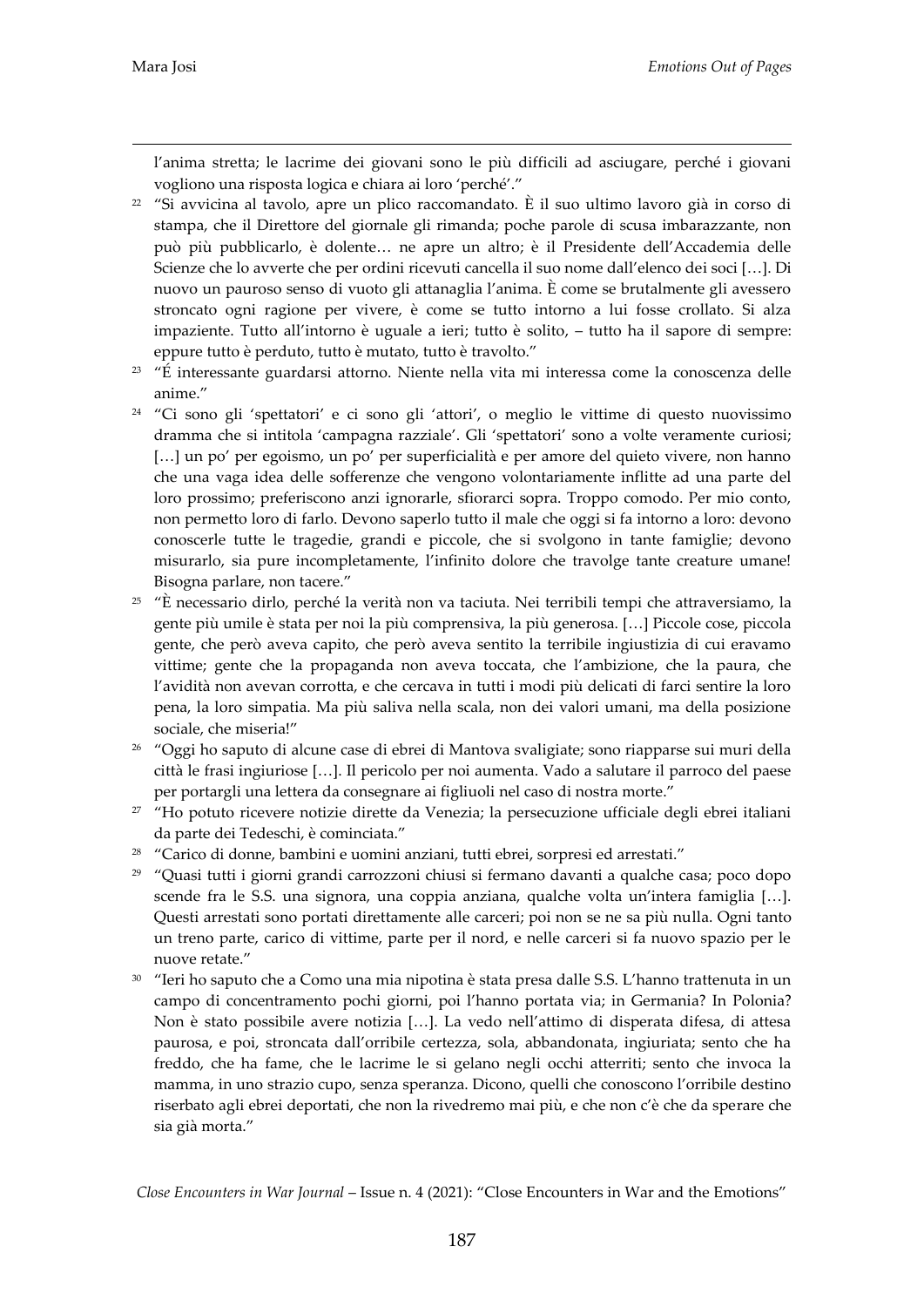- $31$  "Un'altra mia nipotina [...] si era rifugiata in un convento coi due bimbi [...]. Una notte qualche anima buona è corsa ad avvertire che le S.S. sarebbero andate a perquisire il convento. Nuova fuga in piena notte, coi pericoli del coprifuoco. Questa mamma giovane e convalescente, con le due creature strette e tremanti di freddo e di paura è rimasta per ore nascosta dietro un portone miracolosamente aperto.'
- <sup>32</sup> 'Chi può negare l'anima alle cose?'
- <sup>33</sup> 'Le cose non hanno voce; sembrano materia morta e non lo sono; quando ritorni a loro, subito l'anima si distende, e a poco a poco, anche se sei turbata e stanca, provi un senso di pace; ti senti da loro quasi protetta, hai il senso della continuità, non ti senti sperduta nel mondo, senza radice.'
- <sup>34</sup> 'Le cose hanno un'anima, e serbano nella loro materia inerte qualcosa di quello che abbiamo goduto, e molto di quello che abbiamo sofferto [...]. Quando muori, qualcosa di te resta attaccata alle cose, e tu vivi ancora fra i vivi. Il distacco non è completo: – tu non sei più, – ma là in quel cassetto, ci sono ancora i quaderni scritti da te, e sullo scrittoio la tua penna, le tue lettere. Tu non sei morto, sei soltanto lontano.'
- <sup>35</sup> 'Già troppe cose che mi sono care e preziose devo lasciar qui. Questi fogli verranno con me.'
- <sup>36</sup> 'Ogni e qualsiasi cosa che porta il nostro nome deve venir distrutta; ogni indizio, sia pur vago, della nostra vera personalità, può perderci. È venuto il momento di separarci da ogni cosa che parla del passato. Stanotte ho pigiato in una cassetta di metallo documenti, lettere, fotografie; verranno riportati in villa e sepolti in un angolo del giardino. Da oggi sono la signora Lombardi.'
- $37$  "A poco mi abituo ad essere la signora Lombardi. È una sensazione strana. Sono viva, eppure sono già morta. Non sono più io; – non esisto più; – ho un altro nome, non possiedo più nulla, non più casa, né figli, né amici, non ho più passato, non ho più memorie. Quelle poche che si erano salvate dal fuoco e dalle bombe, le ho distrutte e le ho sepolte [...]. Sono io, e devo essere un'altra; una certa signora che non conosco, che entra in me subdola, a poco a poco, con una personalità sua, che vorrebbe distruggere tutto, che cancella il mio nome su ogni piccola cosa che ancora mi appartiene, il notes degli indirizzi, il libro dei conti, i foglietti del diario.'
- <sup>38</sup> 'Credevo che già ci avessero tolto tutto quello che potevano toglierci: la felicità del lavoro, che dava un ritmo intenso alla vita: la vecchia casa paterna, e la terra buona che custodiva l'amore di tre generazioni, e la casa nostra, che sarebbe stata la casa dei nostri figli. Ci avevano tolto ogni dolcezza spirituale, ed ogni possibilità materiale di vita: ci avevamo tolto quella forza luminosa e misteriosa che è l'avvenire. Ma un gran tesoro ci avevano lasciato: il nostro passato: – ed a quello ci si aggrappava per non andare a fondo. Sembrava non potessero togliercelo, questo tesoro; ed ora invece ci hanno strappato anche quello. Resto così senza radici e senza rami. E cosa sono io, senza il mio passato di amore e di dolore? Un niente, una povera cosa sbattuta e sperduta, un po' di carne e d'ossa attorno a un fantasma atterrito.'
- <sup>39</sup> On cognitive literary studies see for example: Herman, *Narrative Theory and the Cognitive Sciences*; Bernaerts, *Stories and Minds*; Zunshine, *The Oxford Handbook of Cognitive Literary Studies*; and Burke & Troscianko, *Cognitive Literary Science*.
- <sup>40</sup> On the theory of emotion see for example: Zillmann, *Mechanisms of Emotional Involvement with Drama*, *Poetics*; Hogan, *Simulation and the Structure of Emotional Memory Learning*; and Id., *What Literature Teaches Us about Emotion*.